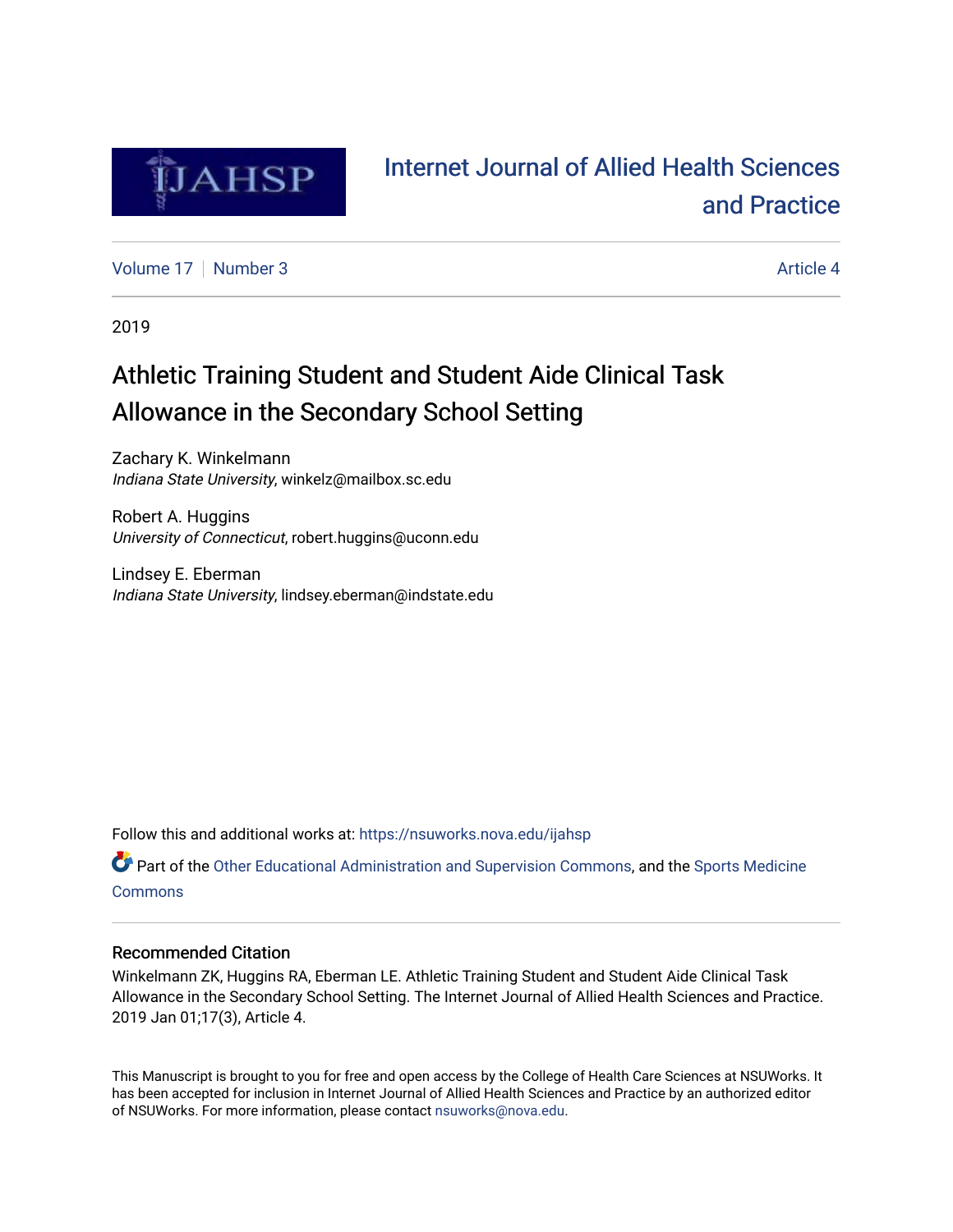## Athletic Training Student and Student Aide Clinical Task Allowance in the Secondary School Setting

## **Abstract**

Purpose: Athletic training student aides (SA) are minors in high school that participate in an athletic training experience under the supervision of secondary school athletic trainers (SSAT). The NATA published an official statement on the proper supervision of SAs related to task allowance. As SSATs may also supervise athletic training students (ATSs), it is important to understand the differences in both. Therefore, the objective was to explore the training, task allowance, and perspectives of SAs and ATSs by SSATs during clinical experiences. Methods: We used a cross-sectional, web-based survey for this study. SSATs (n=3,567) from the ATLAS database were recruited and 614 participants (age=39±11years, years credentialed=12±9years) completed the study. An online survey was developed to reflect the NATA official statement for task allowance and supervision of SAs and ATSs. Dependent variables included requirements and task allowance of the SA and ATS based on supervision (direct, autonomous, and restricted), and the personal perceptions from SSATs. Results: 76.5% of SSATs reported having SAs involved in their clinical practice. Less than 50% of SSATs implemented recommended trainings related to emergency preparedness, first aid, and patient privacy. When exploring task allowance, most SSATs were following best practice guidelines for job-related tasks. Additionally, SSATs were allowing ATSs to perform more tasks autonomously as compared to SAs. Conclusions: SSATs are mostly following best practice recommendations for task allowance, whereby they are providing supervision to SAs in the appropriate areas and not allowing certain duties. However, 100% compliance was not met, thus increasing risks to patients and the profession. SSATs should improve training and preparedness for the SAs involved in their clinical practice Additionally, SSATs are allowing ATSs to perform job-related tasks autonomously or with directed supervision during clinical experiences with the exception to administrative tasks and autonomous clinical-decision making.

## Author Bio(s)

Zachary K. Winkelmann, MS, LAT, ATC, is a PhD Candidate in Curriculum and Instruction at Indiana State University. He is also a licensed and certified athletic trainer serving as a doctoral fellow for the athletic training programs.

Robert A. Huggins, PhD, LAT, ATC, is an Assistant Research Professor, President of Research and Athlete Performance, and Director Athletic Training Locations and Services (ATLAS) Project for the Korey Stringer Institute at The University of Connecticut in Storrs, CT.

Lindsey E. Eberman, PhD, LAT, ATC, is a Professor at Indiana State University in the Department of Applied Medicine and Rehabilitation. She is currently the Program Director for the Post-Professional Doctorate in Athletic Training Program.

## Acknowledgements

The authors wish to acknowledge the support of the Korey Stringer Institute's, Athletic Training Locations and Services (ATLAS) Project, at the University of Connecticut for this project. Conclusions drawn from or recommendations based on the data provided by the KSI are those of the author(s) and do not necessarily represent the official views of the KSI.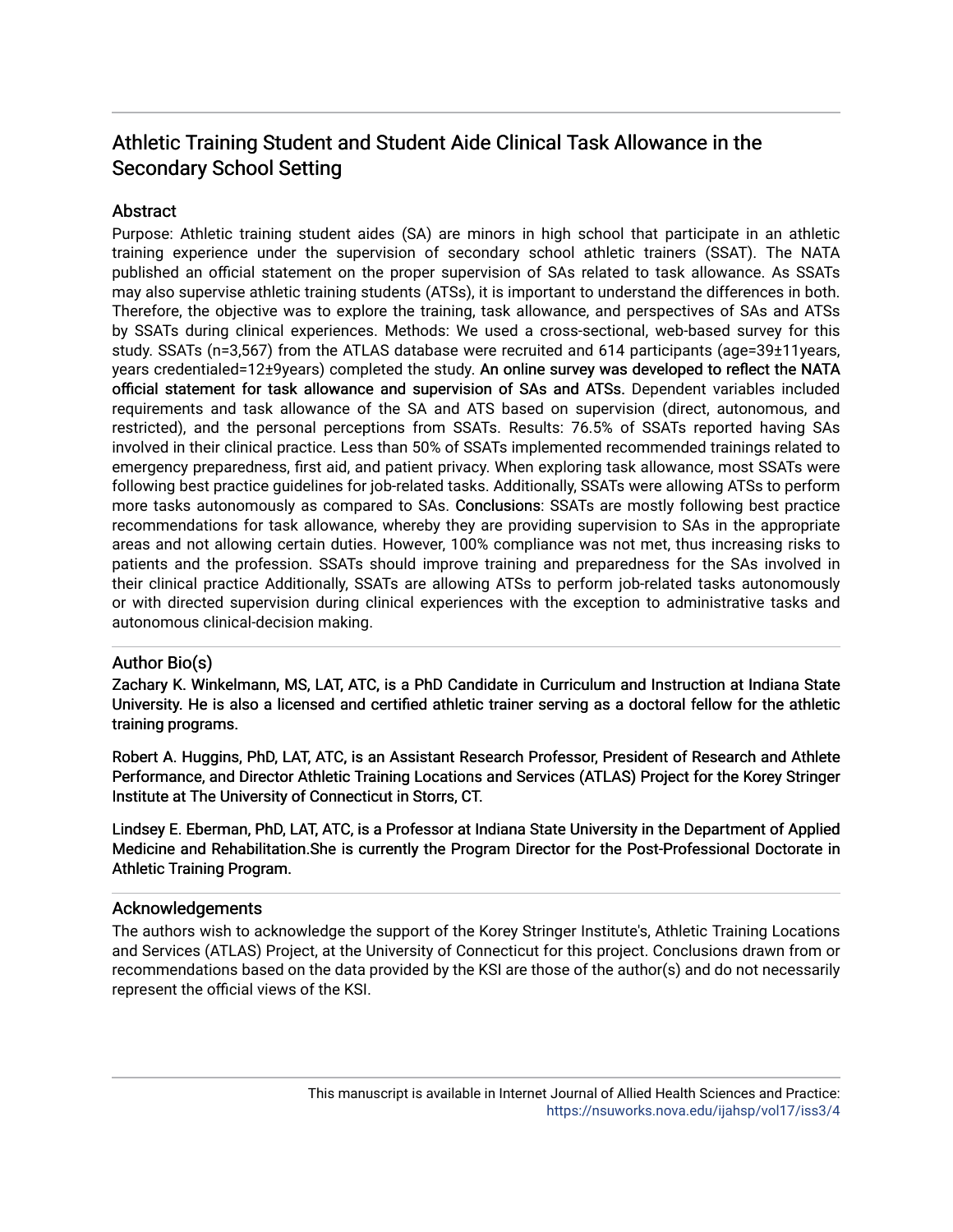

The Internet Journal of Allied Health Sciences and Practice *Dedicated to allied health professional practice and education* **Vol. 17 No. 3 ISSN 1540-580X**

## Athletic Training Student and Student Aide Clinical Task Allowance in the Secondary School Setting

Zachary K. Winkelmann<sup>1</sup> Robert A. Huggins<sup>2</sup> Lindsey E. Eberman<sup>1</sup>

1. Indiana State University

2. University of Connecticut

United States

#### **ABSTRACT**

**Purpose:** Athletic training student aides (SA) are minors in high school that participate in an athletic training experience under the supervision of secondary school athletic trainers (SSAT). The NATA published an official statement on the proper supervision of SAs related to task allowance. As SSATs may also supervise athletic training students (ATSs), it is important to understand the differences in both. Therefore, the objective was to explore the training, task allowance, and perspectives of SAs and ATSs by SSATs during clinical experiences. **Methods:** We used a cross-sectional, web-based survey for this study. SSATs (n=3,567) from the ATLAS database were recruited, and 614 participants (age=39±11years, years credentialed=12±9years) completed the study. An online survey was developed to reflect the NATA official statement for task allowance and supervision of SAs and ATSs. Dependent variables included requirements and task allowance of the SA and ATS based on supervision (direct, autonomous, and restricted), and the personal perceptions from SSATs. **Results:** 76.5% of SSATs reported having SAs involved in their clinical practice. Less than 50% of SSATs implemented recommended trainings related to emergency preparedness, first aid, and patient privacy. When exploring task allowance, most SSATs were following best practice guidelines for job-related tasks. Additionally, SSATs were allowing ATSs to perform more tasks autonomously as compared to SAs. **Conclusions**: SSATs are mostly following best practice recommendations for task allowance, whereby they are providing supervision to SAs in the appropriate areas and not allowing certain duties. However, 100% compliance was not met, thus increasing risks to patients and the profession. SSATs should improve training and preparedness for the SAs involved in their clinical practice Additionally, SSATs are allowing ATSs to perform job-related tasks autonomously or with directed supervision during clinical experiences with the exception of administrative tasks and autonomous clinical-decision making.

**Keywords**: high school, risk management, professional issues, clinical education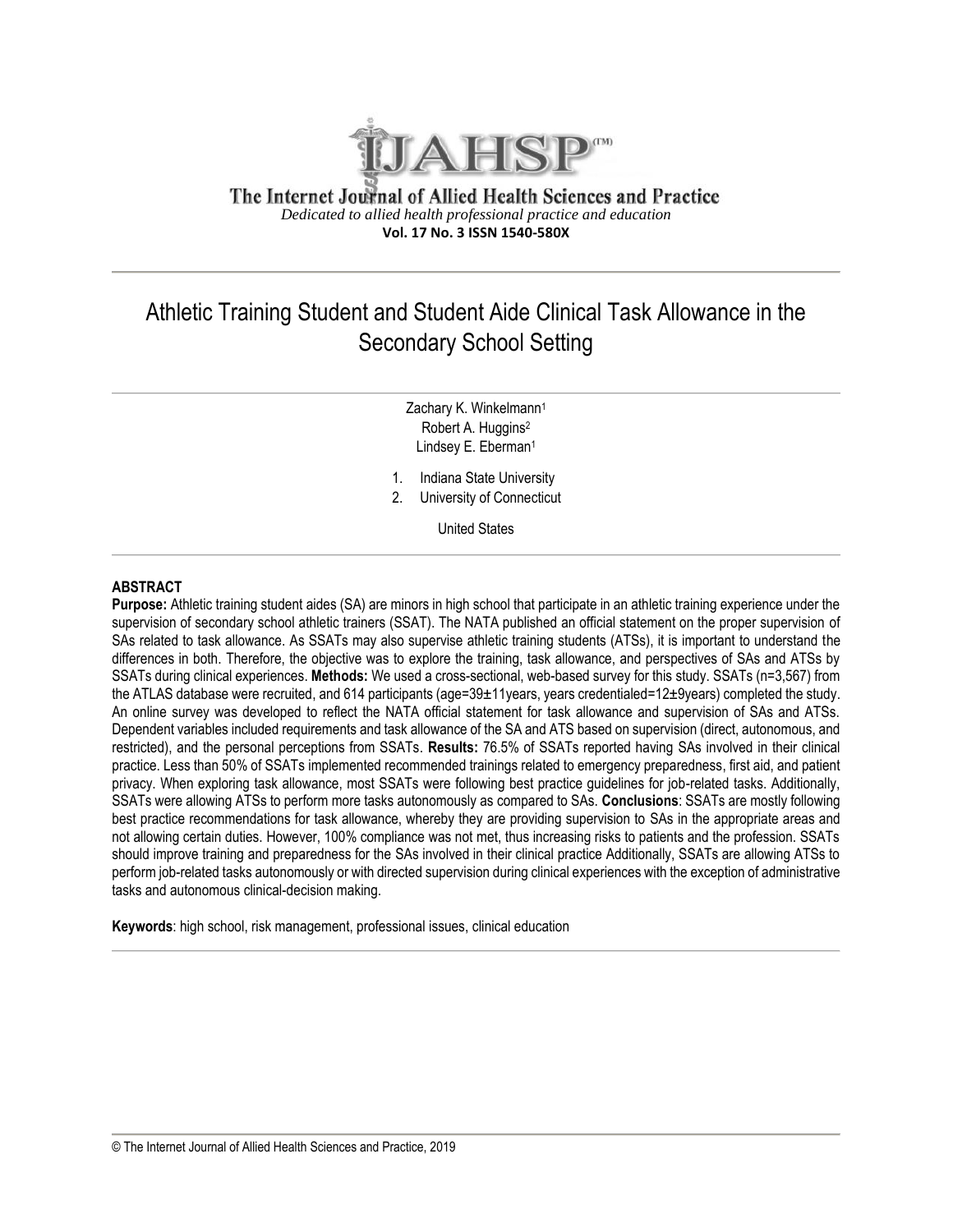#### **INTRODUCTION**

Over the past decade, the expansion of athletic training services in the secondary school setting has improved the access to patient care for millions of student-athletes.<sup>1,2</sup> The athletic trainers working in the secondary school setting serve as one of the only primary healthcare providers, alongside secondary school nurses, for these educational campuses.<sup>3</sup> In addition, the secondary school athletic trainer (SSAT) often experiences a high provider to patient ratio with previous research identifying that most of these individuals are the sole athletic trainer for all student-athletes at the school.<sup>4,5</sup> When further examining the patient load for secondary schools with athletic training services, previous research identified an average of 432 student-athletes in the public school setting and 268 student-athletes in the private school setting.<sup>2,6</sup> The potential number of patients for the SSAT has led to a role strain as a result of long work hours and understaffing.7,8 Nevertheless, the secondary school setting affords many opportunities for the athletic trainer to create and foster relationships for their patients, parents, and school officials alike that have resulted in high job satisfaction. 4,9

While the primary job description for many athletic trainers is to provide healthcare services, the SSAT may have additional teaching responsibilities at the secondary school because of the structure of human resources for many school districts.10,11 For those who have additional teaching responsibilities, the SSAT will typically teach a sports medicine, health or physical education, and/or a first aid course to the secondary school students. The course itself exposes the secondary school student to the field of medicine and the specialty of sports medicine. Outside of the formal course load that may be required to be facilitated at the school, SSATs may also serve as a liaison or coordinator of before, during, or after school extra-curricular activities. While this additional role may include a variety of clubs and organizations, one method SSATs serve in this leadership capacity is to incorporate the secondary school students into their athletic training facility to allow an opportunity for job shadowing of work experiences. These individuals, student aides (SAs), are secondary school students between 12-18 years old, most often considered minors in each state, that participate in an athletic training experience at their secondary school typically under the supervision of the SSAT.12,13 The SAs are prohibited from participating in some of the duties of a credentialed athletic trainer. <sup>13</sup> At the same time, the SSAT may also serve as a formal clinical teacher, known as a preceptor, for an accredited athletic training program.

In this role as a preceptor, the SSAT teaches and evaluates college/university students referred to as athletic training students (ATS), which is a student enrolled in a CAATE accredited professional athletic training program, for a period to learn and provide actual patient care. The ATSs are required to complete a "progression of increasingly complex and autonomous patient-care and client-care experiences" through "clinical practice opportunities…with real client/patients in settings where athletic trainers commonly practice." <sup>14</sup> As a result, the SA (minor; secondary school student) and ATS (adult; college/university student) have different requirements and expectations during their time spent under the supervision of the SSAT. Because of the potential misinterpretation between the students, the National Athletic Trainers' Association (NATA) has published three resource documents related to SAs.13,15,16 The *Official Statement on Proper Supervision of Secondary School Student Aides,* the *Secondary School Student Aide Q&A*, and the *Student Aide Response Letter* each seek to provide regulation expectations as it relates to SAs in athletic training facilities.

The relationship between the preceptor and ATS is formally supervised by the athletic training program that is regulated by the Commission on Accreditation of Athletic Training Education (CAATE). CAATE protects the role and tasks of each party as it relates to direct supervision of ATS task performance.<sup>14</sup> Direct supervision, as defined by the CAATE in the 2012 standards, is being physically present with the ability to intervene on behalf of the student and the patient.<sup>17</sup> Updated in the 2020 CAATE standards, supervision is described as a continual process "that allows a student to move from interdependence to independence based on the student's knowledge and skills as well as the context of care," while still being "on-site and [with] the ability to intervene on behalf of the athletic training student and the patient."<sup>14</sup> Interestingly, the formal regulation and quality assurance checks for an ATS in contrast to the lack of professional accountability for an SA may create discord and confusion about the tasks allowed, regardless of age, training, and formal education related to athletic training. In addition, the public image may suggest there is an interchangeability between SAs, ATSs, and SSATs, which may compromise our professional identity. In addition, there may be a potential risk to a patient's safety during clinical care if they are receiving recommendations and interventions from an untrained minor compared to a supervised student in training versus a credentialed healthcare provider. As a result, there is a need delineate the distinct differences between SAs and ATSs task allowance during clinical experiences.

From the resource documents on SA supervision, several daily tasks of athletic training clinical practice are identified in terms of what may or may not be performed. The NATA states that "student aides must only observe the licensed/certified trainer outside of the educational environment."<sup>13</sup> The NATA has clearly delineated that an SA should not interpret referrals, perform evaluations, make intervention decisions, plan patient care, or independently travel to provide patient care for athletic teams.<sup>13</sup> Contrastingly, an ATS should be able to perform all of the previously mentioned tasks, minus independent travel, as part of their clinical experience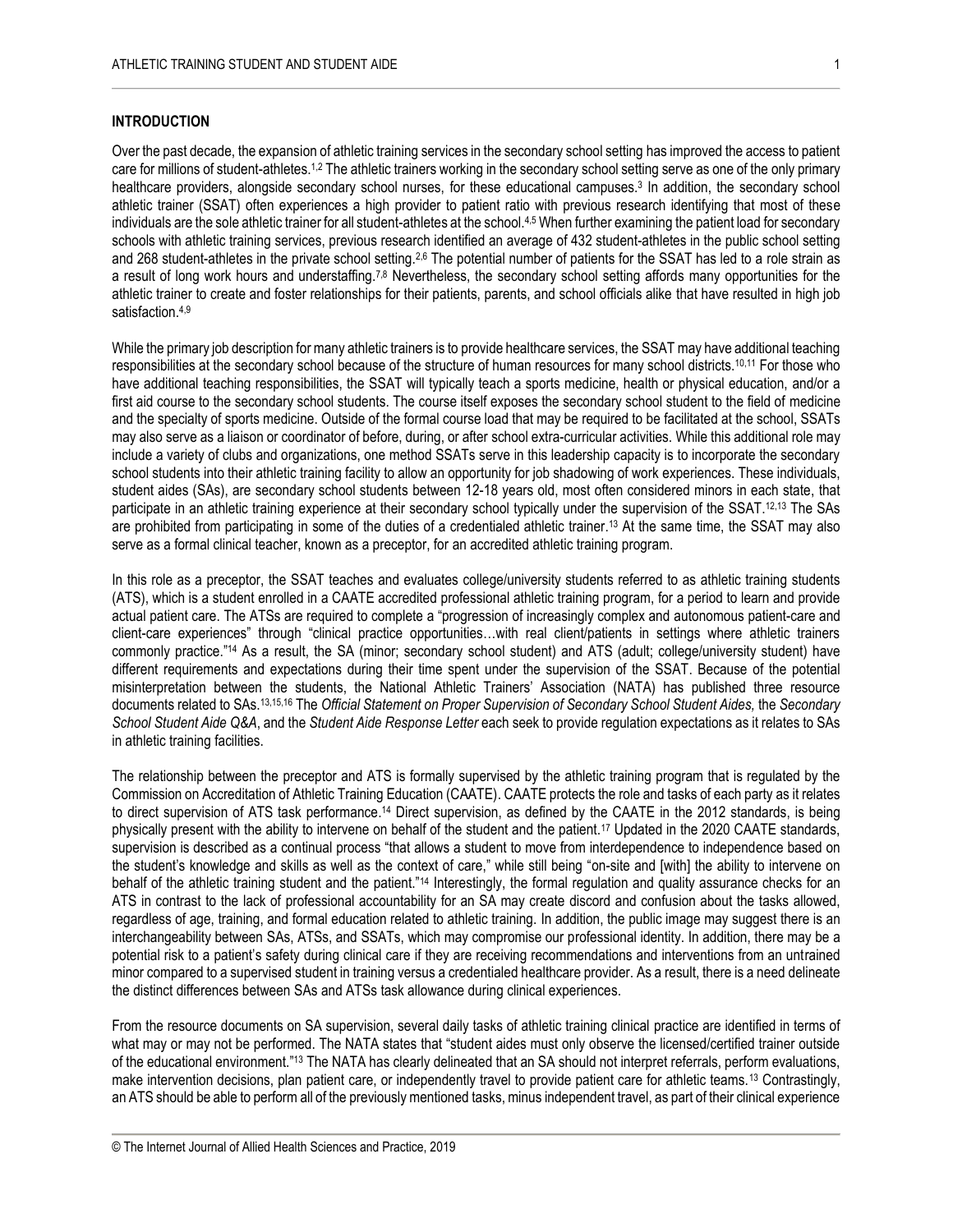with proper supervision. The justification for these differences is linked to the educational preparation of an ATS, whereby the athletic training program has a requirement to "determine that students are ready to engage in clinical experiences and are competent and safe to perform skills on a client/patient population."<sup>14</sup>

Although there are challenges when SAs are within an athletic training facility, there are even more concerns when both SAs and ATSs are concurrently present in the same facility, specifically as it relates to delineating tasks. As such, there is a need to examine the task allowance of SAs and ATSs relative to supervision, training, and rationale during clinical experiences from the lens of the SSAT. The significance of this project is its assessment of the risk mitigation behaviors of SSATs related to the NATA advisory documents associated with having SAs and ATSs participating in clinical learning activities within their athletic training facilities. Specifically, we aimed to explore three objectives:

- 1. To examine the background and duties of the SSATs that serve as a CAATE preceptor and/or support of a high school athletic training experience.
- 2. To examine the requirements of(risk management trainings, terminology of students, dress code for students and feelings about SAs and ATSs in the secondary school setting.
- 3. To examine the tasks SAs and ATSs completing clinical rotations are allowed to perform relative to the NATA resource guide for secondary school athletic trainers.

#### **METHODS**

#### **Design**

This study used a cross-sectional design with a web-based survey to explore the task allowance of SAs and ATSs as self-reported by SSATs. This study was deemed to be exempt research by the Institutional Review Board.

#### **Respondents**

We recruited a national sample of prospective subjects (n=3,567) that identified as a SSAT through the Korey Stringer Institute's Athletic Training Locations and Services (ATLAS) Database.<sup>18</sup> A total of 819 individuals started the survey (23% survey access rate) with 614 participants (age =  $39 \pm 11$  years, years credentialed =  $12 \pm 9$  years) classified as complete responders or item nonresponders that were included in the analysis (75% survey completion rate).<sup>19</sup> Demographic data including the school type (public vs. private), teaching responsibilities, state of practice, and number of SSATs at the school were collected and matched for each participant from the ATLAS Database (2016 version). Most participants worked in a public secondary school (n = 490/614, 79.8%), and were from Texas (n = 83/614, 13.5%), Pennsylvania (n = 31/614, 5.0%), and South Carolina (n = 31/614, 5.0%). Most of the participants did not have teaching responsibilities ( $n = 361/614$ , 58.8%) and worked as the only SSAT ( $n = 362/614$ , 59.0%) at their secondary school.

#### **Instrumentation**

A web-based survey was developed to reflect the NATA official statements for task allowance and supervision of SAs.<sup>13</sup> The survey was pilot tested for face validity by three practicing SSATs (one AT with SAs, one AT with ATSs, and one AT with neither), prior to distribution with no major changes to the instrument.<sup>20</sup> Because of the demographic nature of the survey items, other assessments of validity and reliability were not warranted. The survey contained two personal background questions followed by two additional sections relative to what level of students (SAs and/or ATSs) are completing clinical experiences within their athletic training facility. The items for each section were displayed if the participant identified that they currently integrated either of these student populations in their clinical practice. The questions per student group were the same focusing on number of students (2 questions), trainings and requirements (8 questions), tasks allowance (24 questions), and perceptions of supervising the students from the athletic trainer's point of view (1 question). In the task allowance section of the survey, the participant was presented with a list of clinical tasks (e.g. - interpret referrals from other healthcare providers) and asked to identify if they allowed the SA or ATS to perform the task 1) autonomously, 2) with direct supervision, 3) with both direct and indirect supervision, or 4) not allowed to perform the task. An operational definition of direct and indirect supervision were provided to the participants in the survey. Following data collection but prior to analysis, seven practicing SSATs that did not participate in this study classified each of the 24 tasks either as a low, moderate, or a high-risk activity using consensus agreement by the research team.<sup>20</sup> Risk was operationally defined for the consensus panel as "exposing danger to patients or themselves if completed autonomously." Finally, the participants that neither integrated SAs or ATSs in their clinical practice received two questions related to their reasoning on why they opted to not partake in this role as a clinical teacher.

#### **Procedures**

In mid-October of 2017, a recruitment e-mail was sent to all registered SSATs in the ATLAS Database that a contained a URL for the confidential study that was hosted on a web-based platform (Qualtrics® Inc., Provo, UT). The participants indicated consent and then entered the tool with display logic related to their role as having SAs, ATSs, both, or neither in their athletic training facility.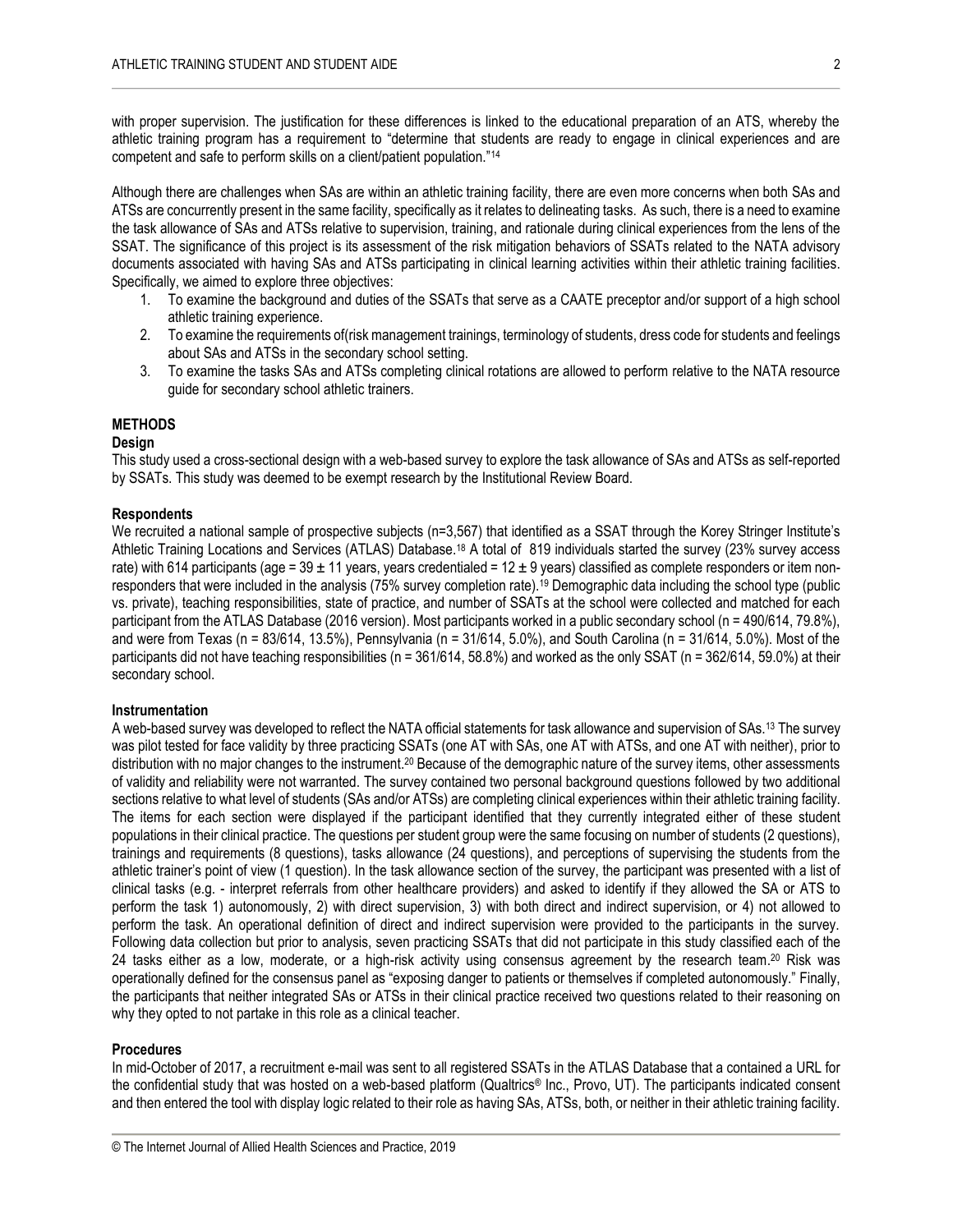The study remained open for one month with reminder e-mails sent each week to improve the response rate. Participants were able to skip any question that they wished to ensure voluntariness.

#### **Data Analysis**

Data from the survey were analyzed using Microsoft© Excel 2016. We calculated descriptive statistics (frequencies, means, and standard deviations) for each survey item, as well as separated by the participant serving as a clinical teacher for either SAs, ATSs, both, or neither for follow-up comparisons. Item non-responders were included for all analyses whereby they viewed the entire survey but only partially completed all questions, while partial data collected from answering drop-outs were excluded as they quit prior to completing the instrument (final question not displayed).<sup>19</sup>

#### **RESULTS**

Most participants stated they only supervised SAs (n=302/614, 49.2%), while 27.3% supervised both SAs and ATS (n=168/614) and even less only supervised ATS (n=66/614, 10.7%). Twelve-percent (n=78/614) of the participants stated they had neither SAs nor ATSs involved with their daily athletic training clinical practice. From the total sample, 76.5% of participants (n=470/614) stated their secondary school allowed an SA program in some capacity (before, during, or after school).

#### **Student Aides**

For those SSATs that supervised SAs, they averaged 13  $\pm$  25 SAs per year with 6  $\pm$  16 SAs per day involved in their clinical practice. The majority of the participants did not use the correct terminology when referring to the secondary school student as a SA (n=301/470, 64%) with most of the participants identifying they use the term "student athletic trainer" (n=118/301, 39.2%) when referring to high school students involved in their clinical practice. Only 20.9% of participants (n=98/470) provided clothes or attire for the SAs that were a different color from the certified athletic trainer (best practice guideline), but 38.1% of participants (n=179/470) stated they had a dress code without providing clothes or attire for the SA.

With regard to training and preparedness of SAs, we categorized the participant as either meeting all recommended trainings for SAs (n=72/468, 15.4%), meets some (1-3) of the recommended trainings for SAs (n=226/468, 48.3%), or did not meet any of the recommended trainings for SAs (n=170/468, 36.3%). Table 1 contains the frequency breakdown for each training module recommended for SAs. Additionally, most participants (n=217/470, 46.2%) stated that the SAs do not practice the emergency action plans and are not included as part of the emergency personnel team in the document.

|              |            |                  | <b>Table 1.</b> Frequency of Recommended Trainings for SAS as reported by the SSAT | $(11=4/0)$           |  |
|--------------|------------|------------------|------------------------------------------------------------------------------------|----------------------|--|
|              | CPR/AED    | <b>First Aid</b> | <b>HIPAA and FERPA</b>                                                             | Blood-borne pathogen |  |
| Required     | 223, 47.4% | 213, 45.3%       | 144, 30.6%                                                                         | 169, 36.0%           |  |
| Not Required | 229, 48.7% | 238, 50.6%       | 301, 64.0%                                                                         | 275, 58.5%           |  |
| Unsure       | 16, 3.4%   | 16, 3.4%         | 22, 4.7%                                                                           | 22, 4.7%             |  |
| Missing      | 2,0.4%     | 3,0.6%           | 3,0.6%                                                                             | 4, 0.9%              |  |
|              |            |                  |                                                                                    |                      |  |

#### **Table 1.** Frequency of Recommended Trainings for SAs as reported by the SSAT (n=470)

Table 2 depicts the task allowance reported by the SSAT. The respondents reported either allowing the SA to complete the tasks with either autonomous, direct supervision only, indirect and direct supervision, or not permitted to perform. We identified that while 100% compliance is not being met, the majority of SSATs are providing proper supervision and task allowance of the SAs. Specific notable findings include that 63.8% of SSATs report travel to away games is only permitted with direct supervision; while over 90% respondents stated that SAs are not allowed to interpret referrals from other healthcare providers or give a student-athlete over the counter medication. The task with the worst adherence to official statements from the NATA was the allowance of SAs to tape non-injured athletes for preventative measures prior to or during athletic activity with only 180 of the SSATs (38.3%) stating they followed best practice recommendations to not allow SAs to complete this task. The frequency of each task as it relates to the supervisory status of the SSAT for the SA as is presented in Table 2.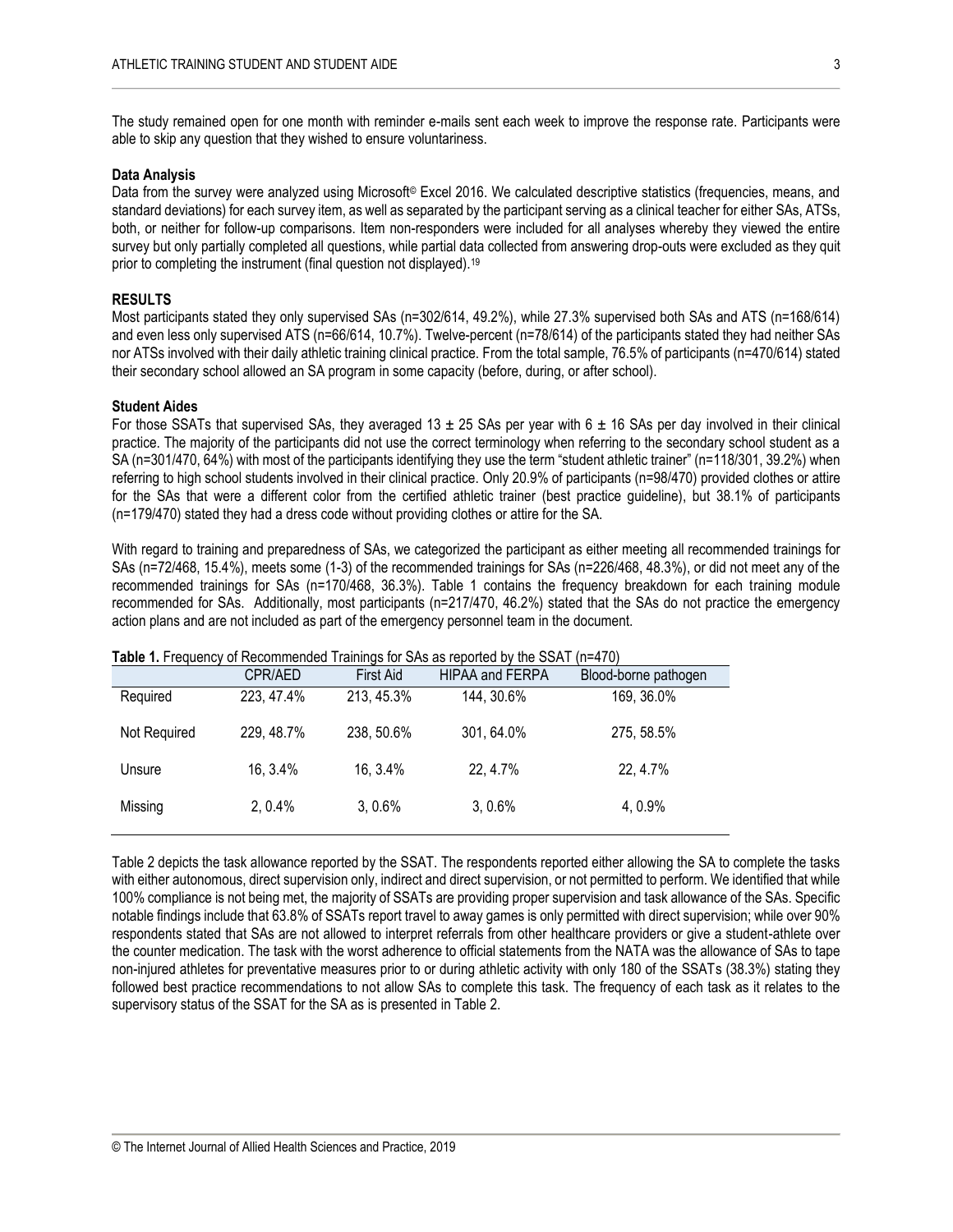**Table 2.** Task Allowance Reported by the SSAT. Participants responded whether the SA could perform the task based on the headings. Data includes the frequency of task allowance. Bold data are the correct choice based on best practice recommendations. (n=470)

| <b>Task</b>                                                                                                               | Autonomous | Only with Direct<br>Supervision | Direct +<br>Indirect<br>Supervision | Not Permitted to<br>Perform | Missing  |
|---------------------------------------------------------------------------------------------------------------------------|------------|---------------------------------|-------------------------------------|-----------------------------|----------|
| Set up and break down of sideline<br>equipment                                                                            | 385, 81.9% | 60, 12.8%                       | 11, 2.3%                            | 11, 2.3%                    | 3,0.6%   |
| Perform a concussion evaluation<br>for an athlete                                                                         | 0,0%       | 28, 6.0%                        | 0,0%                                | 439, 93.4%                  | 3, 0.6%  |
| Recognize an athlete with heat<br>illness (signs/symptoms)                                                                | 55, 11.7%  | 191, 40.6%                      | 10, 2.1%                            | 205, 43.6%                  | 9, 1.9%  |
| Perform an orthopedic evaluation<br>of an injured athlete                                                                 | 1, 0.2%    | 54, 11.5%                       | 0,0%                                | 405, 86.2%                  | 10, 2.1% |
| Make and apply ice bags                                                                                                   | 223, 47.4% | 201, 42.8%                      | 18, 3.8%                            | 26, 5.5%                    | 2, 0.4%  |
| Tape non-injured athletes for<br>preventative measures prior<br>to or during athletic activity                            | 65, 13.8%  | 208, 44.3%                      | 10, 2.1%                            | 180, 38.3%                  | 7, 1.5%  |
| Practice taping on other student<br>aides                                                                                 | 187, 39.8% | 225, 47.9%                      | 30, 6.4%                            | 27, 5.7%                    | 1, 0.2%  |
| Hydration specialization                                                                                                  | 202, 43.0% | 156, 33.2%                      | 17, 3.6%                            | 86, 18.3%                   | 9, 1.9%  |
| Clear an athlete to return to the<br>game after being hurt                                                                | 0,0%       | 2, 0.4%                         | $0, 0\%$                            | 465, 98.9%                  | 3, 0.6%  |
| Tape an injured athlete's ankle                                                                                           | 14, 3.0%   | 130, 27.7%                      | 6, 1.3%                             | 311, 66.2%                  | 9, 1.9%  |
| Make up rehabilitation exercises<br>for an injured athlete                                                                | 0,0%       | 111, 23.6%                      | 1, 0.2%                             | 348, 74.3%                  | 9, 1.9%  |
| Travel to away games                                                                                                      | 60, 12.8%  | 300, 63.8%                      | 8, 1.7%                             | 94, 20.0%                   | 8, 1.7%  |
| Stocking kits, taping tables,<br>shelves, etc.                                                                            | 285, 60.6% | 123, 26.2%                      | 32, 6.8%                            | 26, 5.5%                    | 4, 0.9%  |
| Give a student-athlete over the<br>counter (OTC) medicine                                                                 | 2, 0.4%    | 21, 4.5%                        | 0,0%                                | 443, 94.3%                  | 4,0.9%   |
| Serve as "eyes and ears" at an<br>athletic event using a walkie-<br>talkie to communicate to the<br>ATC located elsewhere | 157, 33.4% | 85, 18.1%                       | 14, 3.0%                            | 208, 44.3%                  | 6, 1.3%  |
| File patient records                                                                                                      | 62, 13.2%  | 156, 33.2%                      | 4, 0.9%                             | 240, 51.1%                  | 8, 1.7%  |
| Perform e-stim or ultrasound on<br>an athlete                                                                             | 2, 0.4%    | 90, 19.2%                       | 1, 0.2%                             | 370, 78.7%                  | 7, 1.5%  |
| Perform wound care (bandages,<br>stopping blood, etc.)                                                                    | 103, 21.9% | 248, 52.8%                      | 25, 5.3%                            | 90, 19.2%                   | 4, 0.9%  |
| Stretching players                                                                                                        | 83, 17.7%  | 277, 58.9%                      | 19, 4.0%                            | 83, 17.4%                   | 8, 1.7%  |
| Talk to parents of an injured<br>athlete<br>about their child's injury                                                    | 0,0%       | 5, 1.1%                         | 0,0%                                | 462, 98.3%                  | 3,0.6%   |
| Interpret referrals from other<br>healthcare providers                                                                    | $0, 0\%$   | 8, 1.7%                         | 0,0%                                | 459, 97.7%                  | 3,0.6%   |
| Enforcing athlete sign-in<br>procedures                                                                                   | 219, 46.6% | 157, 32.1%                      | 32, 6.8%                            | 63, 13.4%                   | 5, 1.1%  |
| Enter injury data into an EMR<br>system                                                                                   | 19, 4.0%   | 98, 20.9%                       | 9, 1.9%                             | 337, 71.7%                  | 7, 1.5%  |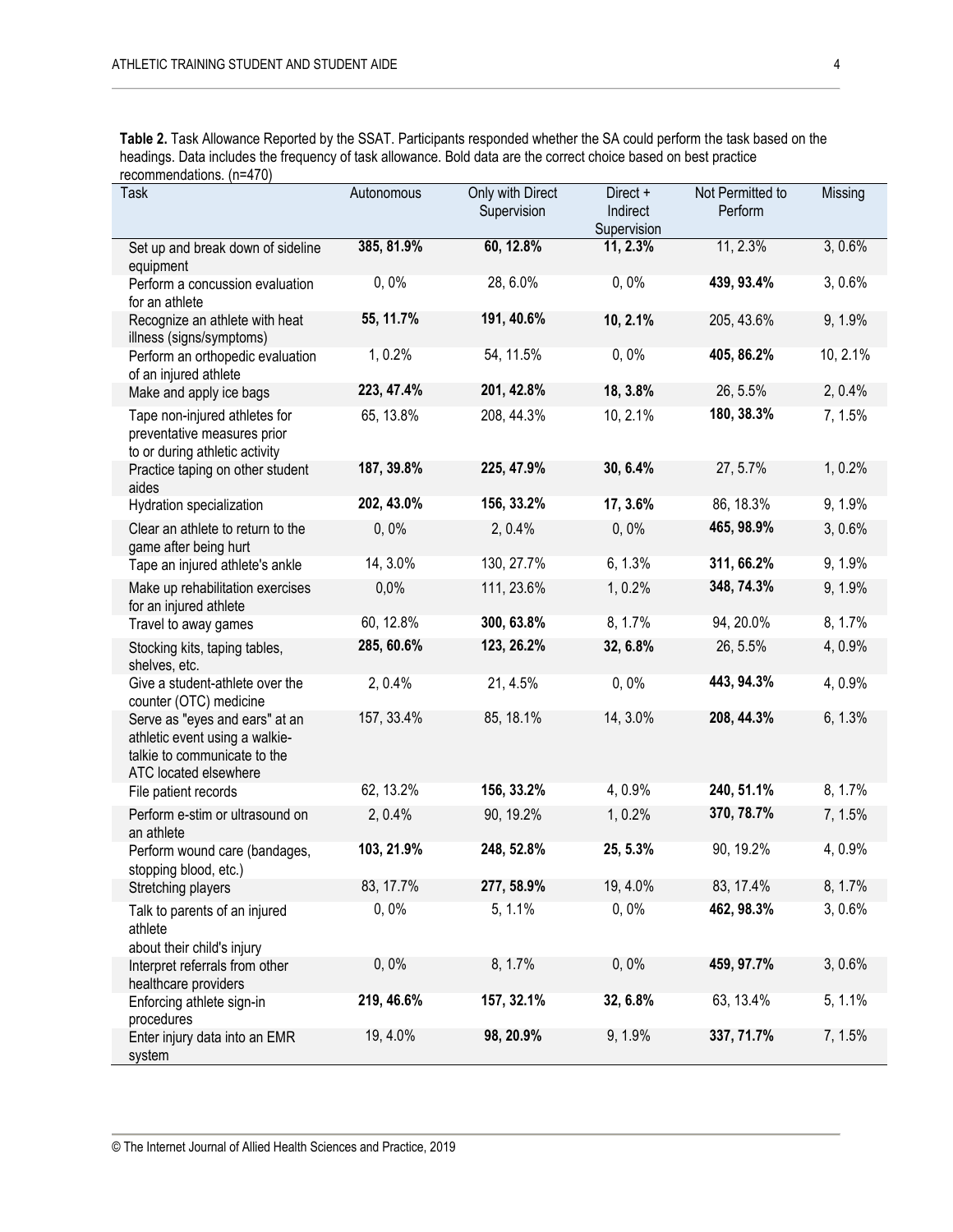Finally, the perspectives of the participants with SAs at their clinical site mostly agreed that having the SA involved with the athletic training experience at the secondary school allowed the SSAT to teach and mentor about athletic training (n=423/470, 90%) and allowed the secondary school students to get hands on experience (n=339/470, 72.1%). Contrastingly, only a small percentage of the participants felt having SAs was an extensive time-demand and stressor of the job (n=53/470, 11.3%) or that their presence devalued the role of a SSAT (n=17/470, 3.6%). For the participants who completed the instrument, but did not supervise SAs (n=144/614, 23.5%), most identified either the time to supervise the SA (n=57/144, 39.6%) or legal, ethical and regulatory principles (n=41/144, 28.5%) as the rationale for not involving SAs in their athletic training facility, yet agreed with those who do serve in this supervisory capacity that it would allow them the opportunity to teach and mentor about athletic training (n=117/144, 81.3%).

#### **Athletic Training Students**

When exploring the completed instruments, 38.1% of the participants (n=234/614) stated they served a preceptor for a CAATE accredited athletic training program as compared to the 76.5% (n=470/614) of participants that who supervised SAs. This sample reporting to be CAATE preceptors self-reported having  $3 \pm 2$  ATS per year with  $1 \pm 1$  ATS per day. In terms of dress code, participants mostly stated they either did not provide clothes, but enforced a dress code (n=131/234, 56.0%) or they provided clothes that matched the certified athletic trainer (n=84/234, 35.9%). As training and preparedness is not a requirement of the clinical site but of the athletic training program, the SSATs were not asked about CPR/AED, first aid, HIPAA/FERPA, or bloodborne pathogen training of the ATS. Most participants stated the ATSs practice the emergency action plans, but are not listed as part of the emergency personnel team in the document (n=127/234, 54.3%). Interestingly, 21.8% (n=51/234) of the participants stated they do not practice their emergency action plan(s) at the secondary school.

While the CAATE regulates tasks using supervisory terms, they do not list specific tasks that an ATS cannot perform. This is because all tasks of the job should be allowed for the student to complete in some nature during their clinical experiences. As such, the accreditor and athletic training program allow for most of the tasks in this study to be performed by an ATS either with some type of supervision or autonomously dependent upon the level of knowledge and training of the student. The frequency of each task as it relates to the supervisory status of the SSATs for the ATS as either autonomous, direct supervision only, indirect and direct supervision, or not permitted to perform is presented in Table 3. Notable findings from these questions include the tasks that the participants stated they are not allowing to be performed that should be allowed under direct supervision which include filing patient record (n=29, 12.4%), performing therapeutic modalities (n=32, 13.7%), entering injury data into an electronic medical record (n=35, 14.9%), interpreting referrals from other healthcare providers (n=84, 35.9%), talking to the parents of an injured athlete about their child's injury (n=87, 37.2%), clearing an athlete to return to the game after being hurt (n=122, 52.1%), and giving a student-athlete over the counter medication (n=208, 88.9%). By way of contrast, 50% (n=119) of SSATs are permitting ATS to serve as the "eyes and ears" at an athletic event using a walkie-talkie to communicate to the certified athletic trainer located elsewhere.

| <b>Task</b>                                                                                    | Autonomous | Only with Direct<br>Supervision | Direct $+$<br>Indirect<br>Supervision | Not Permitted to<br>Perform | Missing |
|------------------------------------------------------------------------------------------------|------------|---------------------------------|---------------------------------------|-----------------------------|---------|
| Set up and break down of sideline<br>equipment                                                 | 201, 85.9% | 23, 9.8%                        | 7, 3.0%                               | 2,0.9%                      | 1,0.4%  |
| Perform a concussion evaluation for<br>an athlete                                              | 6, 2.6%    | 196, 83.8%                      | 2, 0.9%                               | 24, 10.2%                   | 6, 2.6% |
| Recognize an athlete with heat<br>illness (signs/symptoms)                                     | 41, 17.5%  | 172, 73.5%                      | 17, 7.3%                              | $1.0.4\%$                   | 3, 1.3% |
| Perform an orthopedic evaluation of<br>an injured athlete                                      | 9, 3.8%    | 207, 88.4%                      | 9, 3.8%                               | 3, 1.3%                     | 5, 2.1% |
| Make and apply ice bags                                                                        | 154, 65.8% | 62, 26.5%                       | 16, 6.8%                              | 1, 0.4%                     | 1,0.4%  |
| Tape non-injured athletes for<br>preventative measures prior to<br>or during athletic activity | 82, 35.0%  | 128, 54.7%                      | 15, 6.4%                              | 6, 2.6%                     | 3, 1.3% |
| Practice taping on other athletic<br>training students                                         | 164, 70.1% | 50, 21.4%                       | 18, 7.7%                              | 1, 0.4%                     | 1,0.4%  |
| Hydration specialization                                                                       | 128, 54.7% | 69, 29.5%                       | 15, 6.4%                              | 18, 7.7%                    | 3, 1.3% |

**Table 3.** Task Allowance Reported by the SSAT for the ATS. Participants responded whether the ATS could perform the task based on the headings. Data includes the frequency of task allowance. Bold data are the correct choice per the CAATE standards for clinical education. (n=234)

© The Internet Journal of Allied Health Sciences and Practice, 2019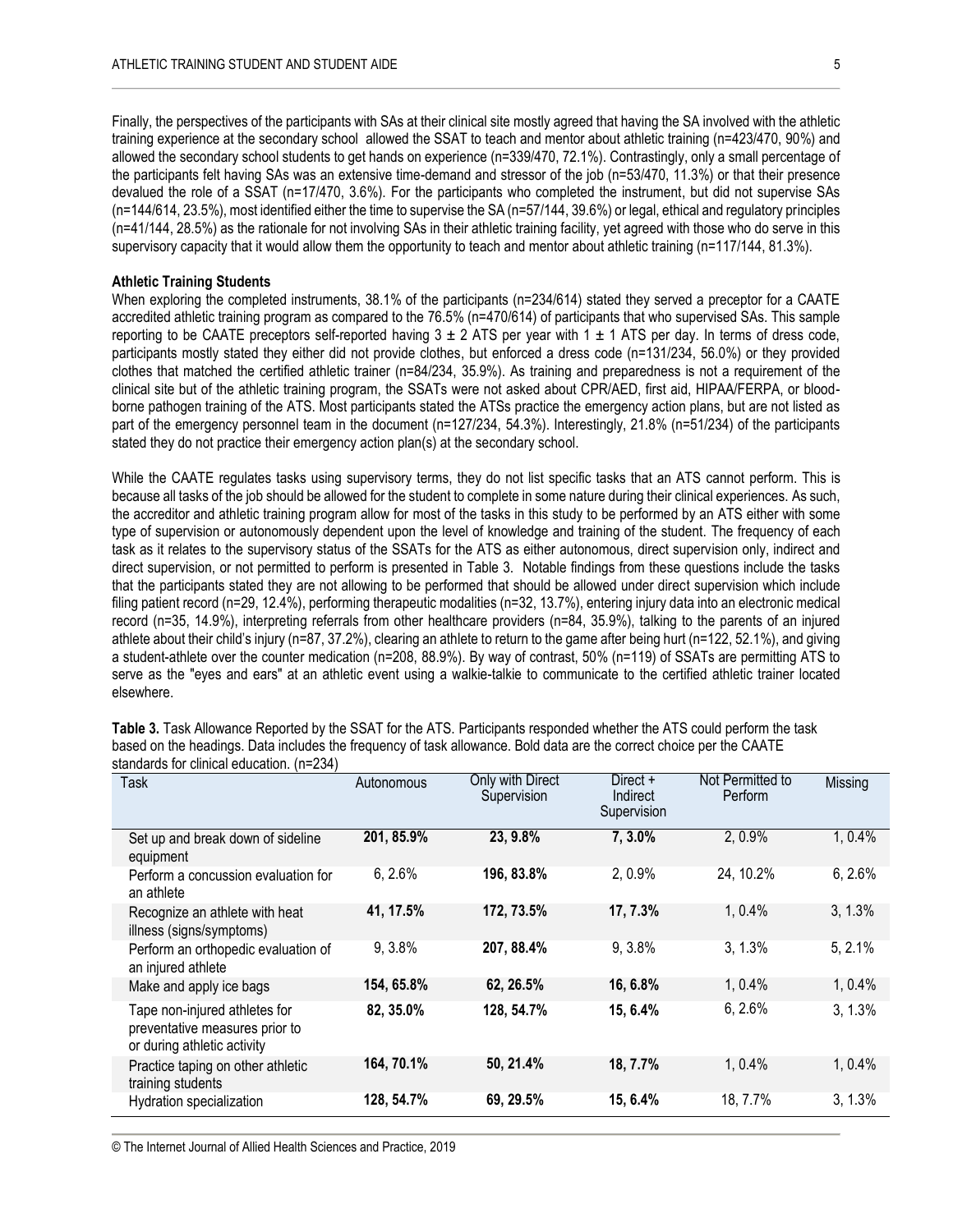| Clear an athlete to return to the<br>game after being hurt                                                               | 2, 0.9%    | 104, 44.4% | 0,0%       | 122, 52.1% | 6, 2.6% |
|--------------------------------------------------------------------------------------------------------------------------|------------|------------|------------|------------|---------|
| Tape an injured athlete's ankle                                                                                          | 161, 68.8% | 48, 20.5%  | 17, 7.3%   | 6, 2.6%    | 2, 0.9% |
| Make up rehabilitation exercises for<br>an injured athlete                                                               | 50, 21.4%  | 168, 71.8% | 8, 3.4%    | 6, 2.6%    | 2, 0.9% |
| Travel to away games                                                                                                     | 5, 2.1%    | 181, 77.4% | 41,17.5%   | 2, 0.9%    | 5, 2.1% |
| Stocking kits, taping tables, shelves,<br>etc.                                                                           | 179, 76.5% | 33, 14.1%  | 17, 7.3%   | 4, 1.7%    | 1, 0.4% |
| Give a student-athlete over the<br>counter (OTC) medicine                                                                | 2, 0.9%    | 23, 9.8%   | $0, 0.0\%$ | 208, 88.9% | 1, 0.4% |
| Serve as "eyes and ears" at an<br>athletic event using a walkie-talkie<br>to communicate to the ATC<br>located elsewhere | 49, 20.9%  | 62, 27.4%  | 8, 3.4%    | 108, 46.2% | 7, 3.0% |
| File patient records                                                                                                     | 98, 41.9%  | 94, 40.2%  | 10, 4.3%   | 29, 12.4%  | 2, 0.9% |
| Perform e-stim or ultrasound on an<br>athlete                                                                            | 15, 6.4%   | 183, 78.2% | 3, 1.3%    | 32, 13.7%  | 1, 0.4% |
| Perform wound care (bandages,<br>stopping blood, etc.)                                                                   | 89, 38.0%  | 130, 55.6% | 13, 5.6%   | 1, 0.4%    | 1,0.4%  |
| Stretching players                                                                                                       | 91, 38.9%  | 126, 53.8% | 15, 6.4%   | 0,0%       | 2, 0.9% |
| Talk to parents of an injured athlete<br>about their child's injury                                                      | 2, 0.9%    | 134, 57.3% | 2, 0.9%    | 87, 37.2%  | 9, 3.8% |
| Interpret referrals from other<br>healthcare providers                                                                   | 5, 2.1%    | 141, 60.3% | 1,0.4%     | 84, 35.9%  | 3, 1.3% |
| Enforcing athlete sign-in procedures                                                                                     | 143, 61.1% | 65, 27.8%  | 20, 8.5%   | 4, 1.7%    | 2, 0.9% |
| Enter injury data into an EMR<br>system                                                                                  | 59, 25.2%  | 124, 53.0% | 14, 6.0%   | 35,14.9%   | 2, 0.9% |

Participants with ATSs at their clinical site mostly agreed that having the ATS involved with the athletic training experience at the secondary school allowed the SSAT to teach and mentor about athletic training (n=224/234, 95.7%) and promoted the secondary school employment setting to the ATS (n=207/234, 88.5%). Additionally, several participants (n=149/234, 63.7%) stated having an ATS allowed them more time to work with the patients. For the participants that identified as not serving as a CAATE preceptor in the secondary school setting (n=380/614, 61.9%), we were able to identify that most cited the rationale for not serving in this capacity was either no CAATE accredited athletic training program nearby their secondary school (n=223) or having never been solicited/asked to be a preceptor (n=48).

#### **Comparison of SA and ATSA Task Allowance**

When comparing the task allowance of those who supervised both SAs and ATSs (n=168/614, 27.3%), we are able to identify that the SSAT is typically allowing the ATS to perform more tasks as compared to the SA. When exploring the frequency of autonomous task allowance by risk activities, we are able to determine that autonomous practice for ATSs and SAs is typically for low risk activities, such as setting up the field and stocking kits, while less frequent for high risk activities, such as talking to parents and clearing an athlete to return-to-play. Table 4 shows the comparison between task allowances by supervisory responsibility factor.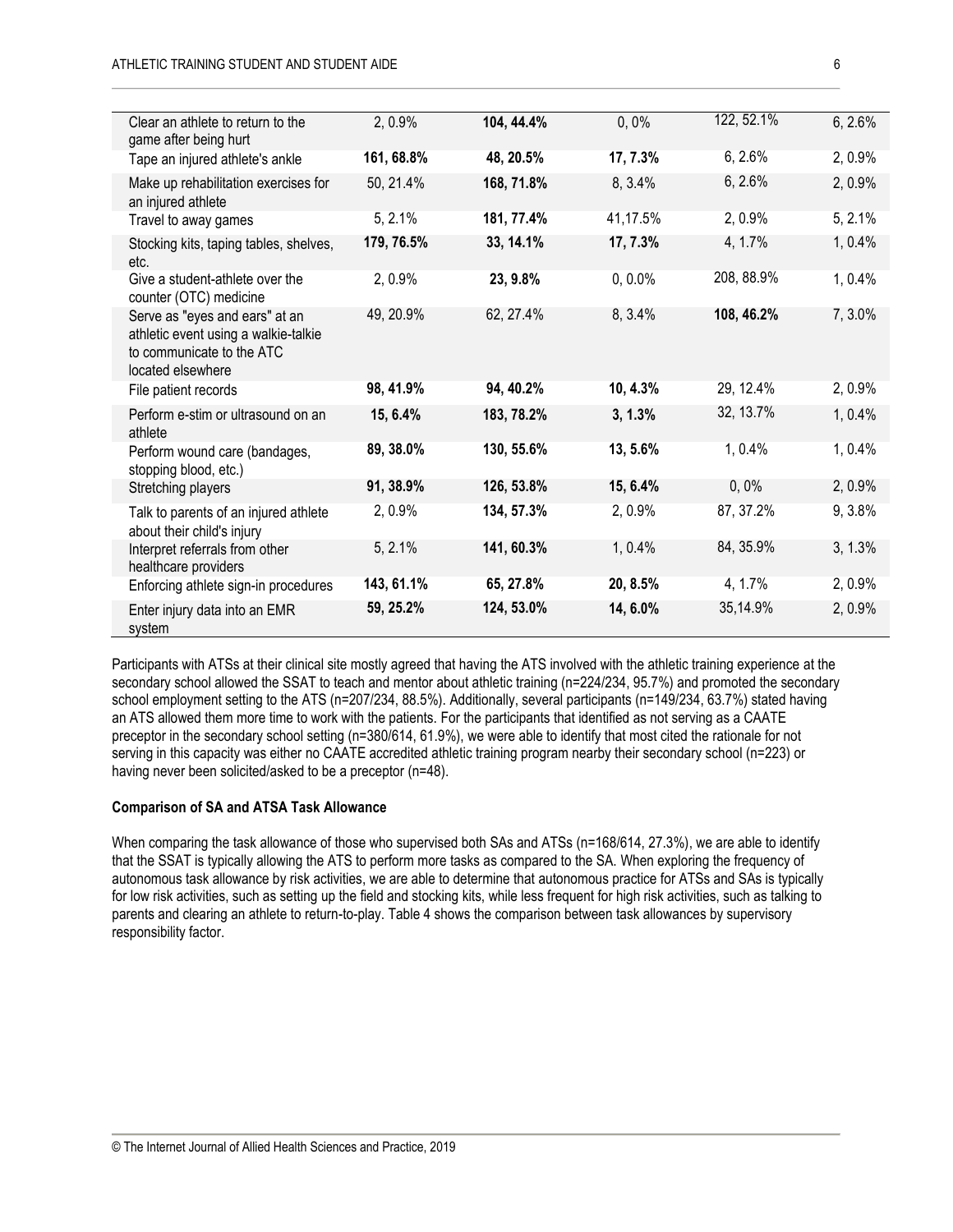|                                                                         | Table 4. Task Allowance by Risk Category for those who supervise both SAs and ATSs (n=168). Risk categories are color- |
|-------------------------------------------------------------------------|------------------------------------------------------------------------------------------------------------------------|
| coded by high risk (red), moderate risk (yellow), and low risk (green). |                                                                                                                        |

| Task Allowance for SSATs with both                                                                                          |                                | Autonomously Perform                                 | Not Permitted to Perform<br>Regardless of Supervision |                                                      |  |
|-----------------------------------------------------------------------------------------------------------------------------|--------------------------------|------------------------------------------------------|-------------------------------------------------------|------------------------------------------------------|--|
| SAs and ATSs (n=168)                                                                                                        | <b>Student</b><br><b>Aides</b> | <b>Athletic</b><br><b>Training</b><br><b>Student</b> | <b>Student</b><br><b>Aides</b>                        | <b>Athletic</b><br><b>Training</b><br><b>Student</b> |  |
| Set up and break down of sideline<br>equipment                                                                              | 137, 79.7%                     | 151, 87.3%                                           | 6, 3.5%                                               | 2, 1.2%                                              |  |
| Perform a concussion evaluation for<br>an athlete                                                                           | $0, 0\%$                       | 5, 2.9%                                              | 163, 96.5%                                            | 18, 10.4%                                            |  |
| Recognize an athlete with heat<br>illness (signs/symptoms)                                                                  | 22, 12.6%                      | 45, 24.6%                                            | 87,50.0%                                              | 2, 1.2%                                              |  |
| Perform an orthopedic evaluation of<br>an injured athlete                                                                   | $0, 0\%$                       | $12, 6.8\%$                                          | 156, 92.3%                                            | 4, 2.3%                                              |  |
| Make and apply ice bags                                                                                                     | 78, 44.6%                      | 128, 71.5%                                           | 16, 9.1%                                              | 0,0%                                                 |  |
| Tape non-injured athletes for<br>preventative measures prior to<br>or during athletic activity                              | 17, 9.9%                       | 73, 40.3%                                            | 80, 46.5%                                             | 5, 2.8%                                              |  |
| Practice taping on other students                                                                                           | 74, 40.9%                      | 134, 72.4%                                           | 10, 5.5%                                              | 0,0%                                                 |  |
| Hydration specialization                                                                                                    | 81,46.0%                       | 110, 61.8%                                           | 27, 15.3%                                             | 10,5.6%                                              |  |
| Clear an athlete to return to the<br>game after being hurt                                                                  | $0, 0\%$                       | 2, 1.2%                                              | 167, 99.4%                                            | 83, 48.5%                                            |  |
| Tape an injured athlete's ankle                                                                                             | 5, 2.9%                        | 43, 24.6%                                            | 126, 73.7%                                            | 4, 2.3%                                              |  |
| Make up rehabilitation exercises for<br>an injured athlete                                                                  | 0,0%                           | 17, 9.7%                                             | 145, 84.3%                                            | 4, 2.3%                                              |  |
| Travel to away games                                                                                                        | 25, 14.5%                      | 6, 3.5%                                              | 38, 22.0%                                             | 34, 19.8%                                            |  |
| Stocking kits, taping tables, shelves,<br>etc.                                                                              | 106, 58.9%                     | 141, 78.3%                                           | 12, 6.6%                                              | $3, 1.7\%$                                           |  |
| Give a student-athlete over the<br>counter (OTC) medicine                                                                   | $0, 0\%$                       | 2, 1.2%                                              | 163, 97.0%                                            | 145, 86.8%                                           |  |
| Serve as "eyes and ears" at an<br>athletic event using a walkie-talkie<br>to communicate to the ATC located<br>at elsewhere | 52, 30.2%                      | 45, 25.7%                                            | 91, 52.9%                                             | 70, 40.0%                                            |  |
| File patient records                                                                                                        | 29, 17.0%                      | 77, 44.0%                                            | 89, 52.1%                                             | 22, 12.6%                                            |  |
| Perform e-stim or ultrasound on an<br>athlete                                                                               | $0, 0\%$                       | 15, 8.8%                                             | 141, 82.9%                                            | 11, 6.5%                                             |  |
| Perform wound care (bandages,<br>stopping blood, etc.)                                                                      | 34, 19.4%                      | 78, 43.8%                                            | 43, 24.6%                                             | 0,0%                                                 |  |
| Stretching players                                                                                                          | 26, 14.8%                      | 85, 46.7%                                            | 46, 26.1%                                             | $0, 0\%$                                             |  |
| Talk to parents of an injured athlete<br>about their child's injury                                                         | $0, 0\%$                       | 3, 1.7%                                              | 168, 100%                                             | 64, 34.4%                                            |  |
| Interpret referrals from other<br>healthcare providers                                                                      | $0, 0\%$                       | 4, 2.4%                                              | 167, 99.4%                                            | 58,<br>34.1%%                                        |  |
| Enforcing athlete sign-in procedures                                                                                        | 86, 48.0%                      | 121, 65.1%                                           | 26, 14.5%                                             | 4, 2.2%                                              |  |
| Enter injury data into an EMR<br>system                                                                                     | 11, 6.2%                       | 50, 27.6%                                            | 120, 67.8%                                            | 24, 13.3%                                            |  |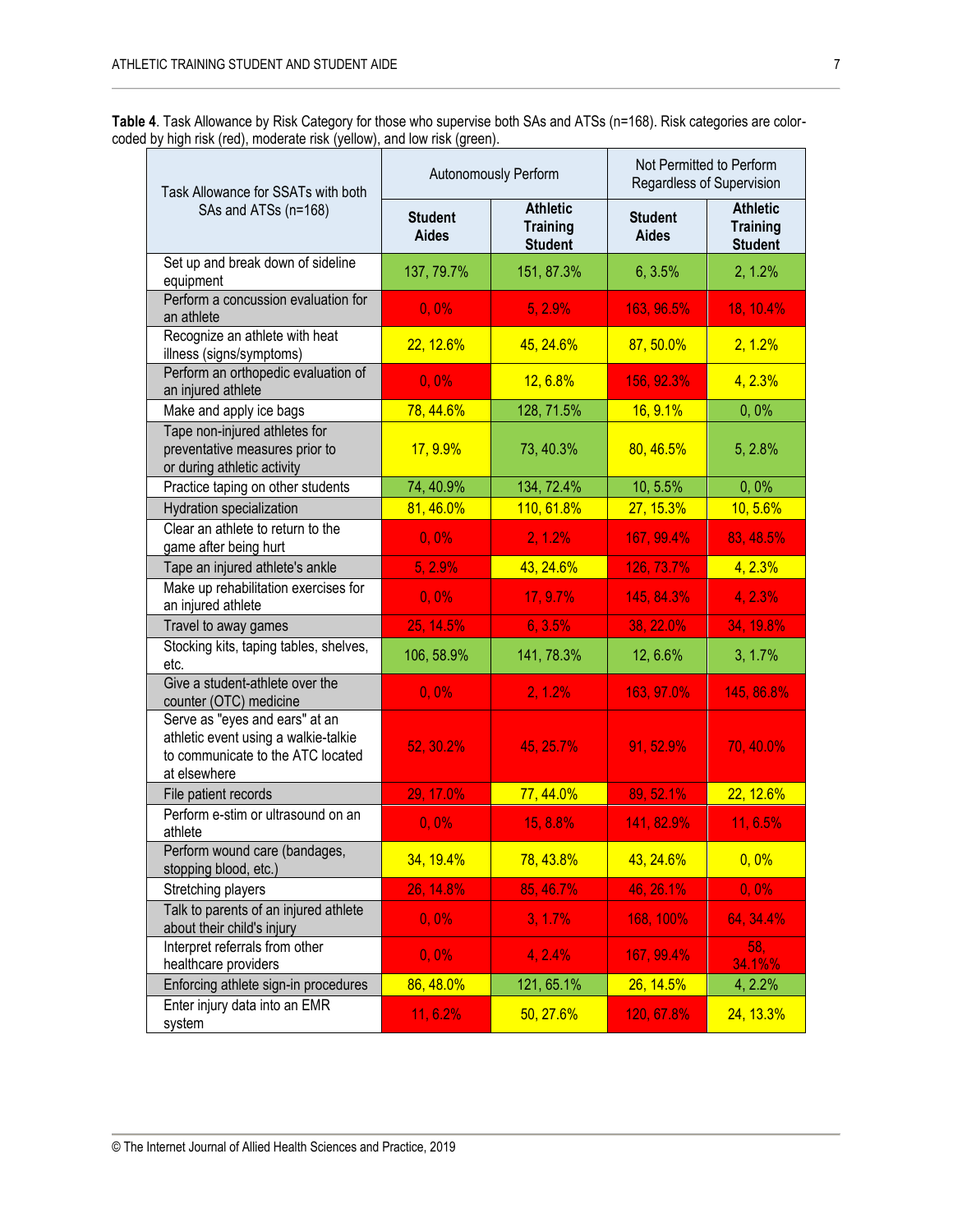#### **DISCUSSION**

In this exploratory study, we determined the task allowance and supervision of SAs and ATSs by SSATs. This area of research was identified as a need in the profession in 2002, specifically with ATSs completing clinical experiences in the secondary school setting.<sup>21</sup> While ATSs are protected and regulated by the CAATE and athletic training programs, SSATs are permitting ATSs to complete more athletic training service tasks regardless of the risk of the activity as compared to SAs. As the profession has not recorded or tracked the number of SSATs integrating SAs into their clinical practice, this study helps to identify how prevalent this educational sector within athletic training is and frequency to which best practice recommendations are being followed during these clinical experiences.

#### **Terminology and General Descriptors**

Depending on the level of supervision and what tasks are permitted by the SSAT, the SA may be perceived as an extension of the SSAT to stakeholders in the community and the school.<sup>22</sup> As such, there is a need to distinguish the SA from that of the ATS, as well as the SSAT. Although terminology does not change the acts of an individual, it does assist with the branding and marketing to external stakeholders, and ultimately, the vitality of the profession. The majority of participants in this study utilized the term "student athletic trainer," which should not be used to describe either a high school or a college student supervised by an athletic trainer. As a profession, we must begin to adhere to terminology changes that we have been discussing for over a decade.<sup>23</sup>

Additionally, it is vital that athletic trainers read and comprehend the state practice act from the regulatory agency that legally allows one to practice in that state whether it be licensure, certification, or registration. Previous research by Weidner, Noble, and Pipkin identified that over 21% of ATSs completing clinical education assignments in the college and university setting were unfamiliar with their state practice act regarding the limitations related to medical services being provided.<sup>24</sup> The authors also suggested that violation of these state practices acts, even from the student perspective, detracts from our professional image and growth within the medical field.<sup>24</sup> The rationale for this connection is the inclusion and unregulated task allowance of SAs in clinical practice is violation of many state practice acts including the states of South Carolina, Texas, Indiana, Ohio, Pennsylvania, and Virginia.25-30 When exploring the state practice acts further, several regulatory documents are either using improper terminology or degree distinction to describe ATSs that should be able to practice as an exempt provider under the supervision of an athletic trainer. While CAATE provides standards related to supervision, some state practice acts expand on the proper supervision of ATSs as exempt providers such as the state of Ohio that states direct supervision as being in the "same location and available to immediately respond to the needs of the individual." Future efforts from the profession, specifically governmental affairs committees at the state, district, and national level, should seek to rectify terminology issues related to students involved with athletic training clinical practice in the state practice acts similar to the efforts by the state of Ohio. 28

While SA programs expose numerous students to the profession of athletic training, the risks of having a minor diagnosing injuries/illnesses and making treatment, return to play, and intervention decisions are very high, specifically through the notion of negligent supervision.<sup>31</sup> Additionally, it is important to reflect on the time necessary to supervise and monitor students during an athletic trainer's daily clinical practice. From our sample, SSATs stated they averaged  $6 \pm 16$  SAs and  $1 \pm 1$  ATS per day. While the profession has promoted the inclusion and expansion of SAs, it is important for SSATs to understand their limitations to provide direct supervision and mentoring. As the SSAT has been identified as the main socializing agent for college students pursuing athletic training, there is a need for the athletic trainer to understand the difference in anticipatory socialization for a SA and ATS.<sup>32</sup> Previous research identified that high school students can gain an introduction to the specialty of sports medicine which may influence future career decisions.<sup>32</sup> Contrastingly, the long-hours and attitudes toward the day-to-day services can also be a detractor to the profession, specifically when the SSAT is attempting to replicate clinical education experiences of a professional athletic training program with that of the SA experiences of high school co-curricular activities.<sup>32</sup> While the degree transition in athletic training education is seeking to expose undergraduate students to the graduate athletic training degree, previous research has proposed the potential need to accurately (i.e. – knowledge and skills) represent the profession during the high school experience as a potential recruiting mechanism. $32$  As a profession, we must continue to explore the role of job shadowing and onthe-job learning by SAs through a formalized process following best practice standards set forth in the literature that are widely used in other healthcare professions.33,34 While formal coursework and formal clinical experiences are helpful to SAs, SSATs with teaching responsibilities should consider the use of career and technical education to ensure quality of curriculum and career pathways that accompany all before, during, or after school clinical experiences.35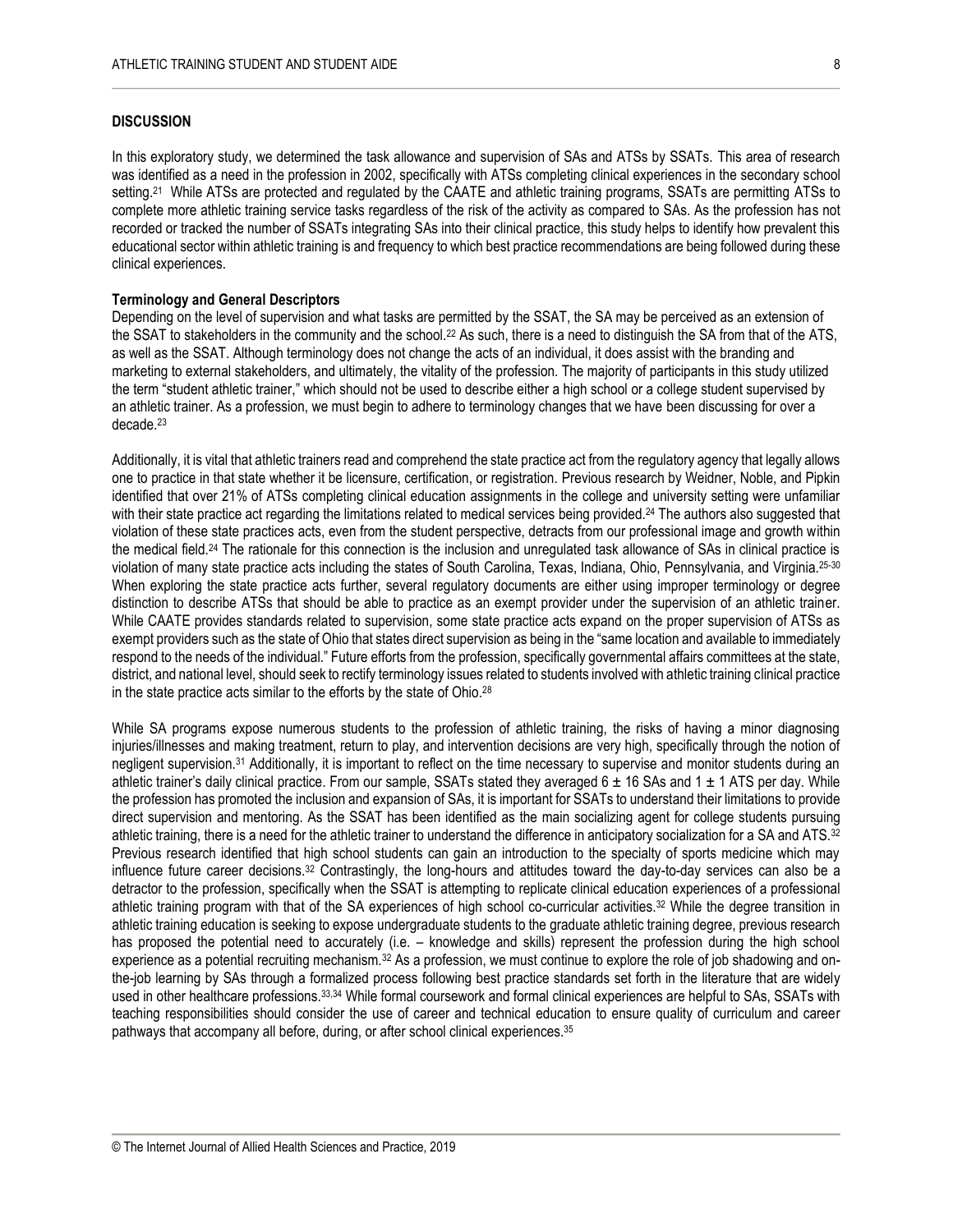#### **Training and Preparedness**

Professional athletic training programs must retain proper student records verifying several required trainings for the CAATE.<sup>14</sup> As part of this verification process, a criminal background check, an annual blood-borne pathogen training, privacy training related to HIPAA and FERPA, and emergency cardiac care training are required of ATSs.<sup>14</sup> These trainings are to ensure the student, as well as the public and patients, are protected. Contrastingly, most SAs do not have a formal curriculum that they follow, nor that SSATs have a formal regulatory body ensuring that best practice principles related to student and patient protection are adhered to. Our study provides evidence to suggest that all of the recommended training areas to prepare for clinical experiences were reported to be required by less than 50% of all SSATs integrating SAs into their athletic training facility. The American Heart Association states that they "[do] not mandate a minimum age requirement for learning CPR." As such, the ability for a SA or ATS become CPR certified should be something for the SSAT to consider as a training requirement, as the evidence supports that a child as young as 10 years old can learn and accurately complete the compressions associated with CPR.<sup>36</sup>

The recommended trainings are to ensure patient privacy and quality care. The importance of these trainings are multifaceted, including the general benefit to the American public if more individuals are trained in life saving skills such emergency cardiac care and blood-borne pathogen training. Additionally, quality care is essential specifically in acute, emergency situations. As emergency cardiac care is not a healthcare profession-specific skill, SAs and ATSs should both be able to assist the SSAT in the event of a student-athlete collapse. However, we identified that over half of SSATs report not including ATSs they supervise in their emergency action plans. The emergency team should be described and detailed regarding the roles of each member. Currently, recommendations for emergency action plans include members like coaches and athletic directors, yet the absence of ATSs in the document, who for face value has training and formal coursework related to emergency preparedness, is alarming, as these individuals are able to assist in a timely emergency response. We urge SSATs to consider updating their emergency preparedness documents to include ATSs involved in their clinical practice.

Future efforts related to training and preparedness should begin assessing the curriculum, whether formal or informal, that is provided by either the state, district, secondary school, or SSAT themselves related to sports medicine and athletic training classes for SAs. While this study did not explore the formal teaching processes for SAs, future investigations into the training and preparedness should explore what we are teaching a SA from the didactic and clinical perspectives, as well as begin to explore the role of a regulatory body to ensure SAs are protected and prepared through recommended trainings described in our results.

#### **Task Allowance**

The results of our study are indicative that SSATs are restrictive in nature to SAs and allowing more tasks to be completed by ATSs. We believe it is important to highlight that none of the SSATs that participated in this study were allowing autonomous SA clinical experiences related to performing a concussion evaluation, clearing an athlete to return to play, creating a rehabilitation program for an injured patient, talking to the parents of an injured athlete, or interpreting referrals. These findings are important to highlight as they are all categorized as high-risk activities in our study. While 100% compliance was not met, other high-risk activities were also not being permitted by the SSAT including 86% restricting the performance of orthopedic evaluations and 66% restricting the taping of an injured athlete's ankle. ATSs were also allowed to perform several of the skills in the task allowance instrument including 97% of SSATs allowing the taping of an injured athlete's ankle with either direct or indirect supervision, or autonomous practice. The task with the worst adherence to the guidelines for SAs is taping non-injured athletes with 61.7% allowing this to occur. The significance of this in clinical practice is that preventative techniques such as prophylactic taping are not as important as compared to other tasks in that a minor can complete this task. SSATs must be mindful that prevention is one of the domains of clinical practice and taping must be protected as a clinical task in the same manner as environmental monitoring, nutritional considerations, and policy development.

While return-to-play decisions are high-risk situations, they are still tasks that must be completed and practiced during clinical experiences for ATSs. In exploring case law, *Rios vs Grossmont Union High School* details several key factors to protect the student and patient during clinical experiences. In this case, a student was "volunteering" at the secondary school while completing his degree at an accredited professional athletic training program. During this clinical experience, the ATS was unsupervised, despite the secondary school having a certified athletic trainer on staff, during a football game in which a student-athlete sprained his ankle.<sup>22</sup> The ATS subsequently evaluated, taped, functionally tested, and returned the patient to activity.<sup>1</sup> On a subsequent play after returning to the game, the student-athlete was severely injured resulting in two fractured vertebrae and partial, temporary paralysis.<sup>22</sup> The legal counsel attempted to link the lower extremity injury to the subsequent spinal cord injury through the notion of decreased balance and function predisposing the patient to the secondary situation.<sup>22</sup> The jury found that the secondary school was not negligent in this case because of the lack of an established standard of care by the NATA regarding the management of ankle sprains, which interestingly was published months before in August 2013 in the form of a position statement.<sup>37</sup> The *Rios vs*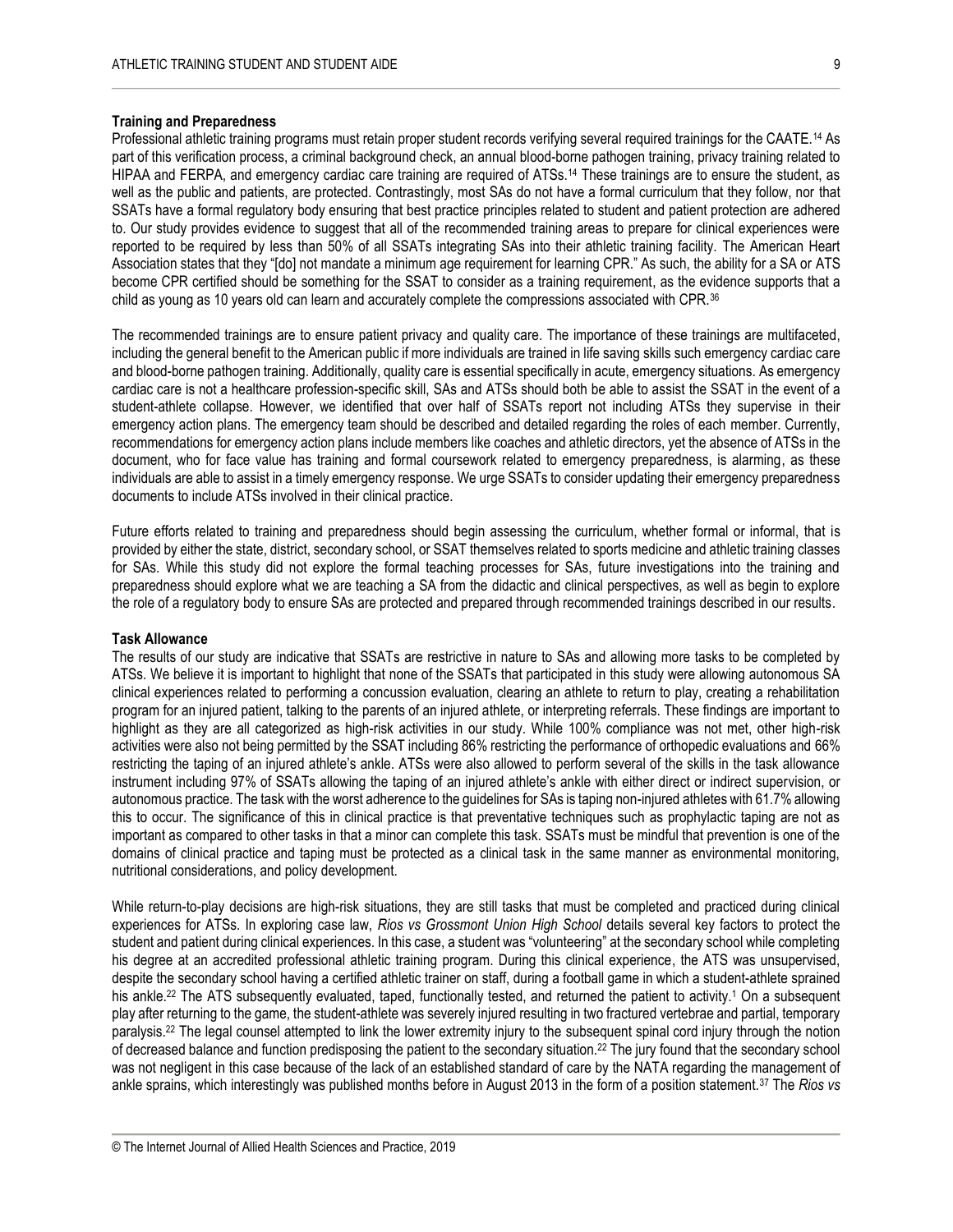*Grossmont Union High School* case illustrates the increased risk to the supervising SSAT and the patient through unsupervised task allowance even despite the knowledge and skills that an ATS may have from a professional athletic training program.

While the current structure is mostly successful in preparing ATSs, novice athletic trainers and employers have identified the tasks associated with healthcare administration as deficient areas in the transition to practice.38,39 In our study, we identified that ATSs are not permitted to practice the skills of medical documentation, using patient management systems, and talking to parents of patients. Additionally, SSATs are not allowing the ATSs to make return-to-play decisions under their direct supervision. Walker, Thrasher, and Mazzerole discussed a similar finding that newly credentialed athletic trainers feel more prepared for the job during the transition to practice if they were are allowed to communicate with external stakeholders, make clinical decision, and manage a patient independently.<sup>40</sup> If we combine these two findings together, the role of the SSAT as a preceptor is critical to the retention of ATSs in the profession specifically within the secondary school setting. When compared to ATSs, 68% of SSATs reported not permitting the SAs to complete administrative tasks related to patient records and medical documentation such as entering data into an electronic medical record. Filing patient records and medical documentation is an ill-defined situation within the best practice documents for SAs. We recommend that if a SA is allowed to complete these tasks, HIPAA and FERPA training is essential. Privacy concerns in the digital age are a growing issue in the healthcare industry due to the rise of social media and bait clicking.<sup>41,42</sup> It is vital that we are teaching SAs and ATSs, currently reflected in the population as digital natives, the proper access to and dissemination of student health and educational records. 43,44

One aspect of supervision throughout the state practice acts and CAATE standards is the idea of being able to intervene for the student and patient during the encounter. In our study, 50% of SSATs permitted an ATS to serve as the "eyes and ears" at an athletic event using a walkie-talkie to communicate to the certified athletic trainer located elsewhere. We identified similar results with 54% of SSATs allowing a SA to serve in the same capacity regardless of supervision status. Previous research identified that using walkie-talkie does not meet the CAATE standard for direct supervision.<sup>45</sup> While the principle of direct supervision has been discussed throughout the athletic training literature as it relates to ATSs, our findings are comparable to previous research completed in 2006 regarding ATS in the college and university setting that identified that ATSs were not receiving the appropriate supervision by the preceptor.<sup>24,45-48</sup>

One interesting finding from our study was the limitation of both SAs and ATCs in dispensing over-the-counter medication. Additionally, we identified those SSATs that have both SAs and ATSs involved in their clinical practice both restricted the dispensing of over-the-counter medication and return-to-play decisions for both parties, but did allow the ATSs to perform both of these skills more frequently as compared to a SA. While we believe it is important to highlight the adherence to best practices for SAs, the ATSs may be involved in the conveyance of these medications to the patients.<sup>49</sup> Although there are findings that display an issue within ATS task allowance, we believe it is important to also describe rationale behind this decision. Rather than the task allowance, the SSAT may have perceived this item from a different perspective. According the consensus statement, it is common practice to not provide over-the-counter medications to minors without previous parental consent.<sup>49</sup> Therefore, the findings may not be accurate in stating that students cannot perform the skill of dispensing medication, but rather a limitation of the secondary school setting.<sup>49</sup> We believe it is also important to note that with only 27.3% of respondents reporting they supervised both SAs and ATSs, the confusion of each student groups' roles and task allowance may be a limited issue. With that in mind, the SSAT that have identified the distinction through the task allowance must continue to be an advocate for the profession through promotion of patient safety and the brand of athletic training as a vital member of the healthcare team, not simply a skill set that is equitable of an extracurricular high school program.

#### **Limitations and Future Direction**

This study is not without limitations. First, we explored the self-reported clinical experience task allowance from the SSATs perspective. Therefore, the results of this study can only describe what the SSAT believes they are allowing and limiting during the experiences. This lends to the idea that some clinical tasks may be performed by SAs and ATSs without the explicit grasp by the SSAT about what this looks like when placed as the "eyes and ears" at athletic events. Thus, it remains unclear what those duties look like outside of the supervised time, creating a conscious (knowledge of proper task allowance) incompetence (lack of implementation) from the lens of the SSAT. Many of the participants stated they had ATSs involved in their clinical practice, but the survey did not specifically acknowledge the progression of clinical experience supervision related to the knowledge and skills of the ATS. Therefore, future studies should attempt to provide a continuum of task allowance throughout the ATS educational progression to address when and why the SSAT may shift their supervision strategies. Specific questions in the survey addressed their teaching responsibilities and the role the SA had in the extracurricular activities, but did not address if the clinical experience were directed, monitored, or maintained by organizations such as HOSA-Future Health Professionals or The Association for Career and Technical Education. It is possible that the clinical experiences afforded by the SSAT may be supervised by an overarching body, rather than dictated by the SSAT themselves, and should be explored in future detail.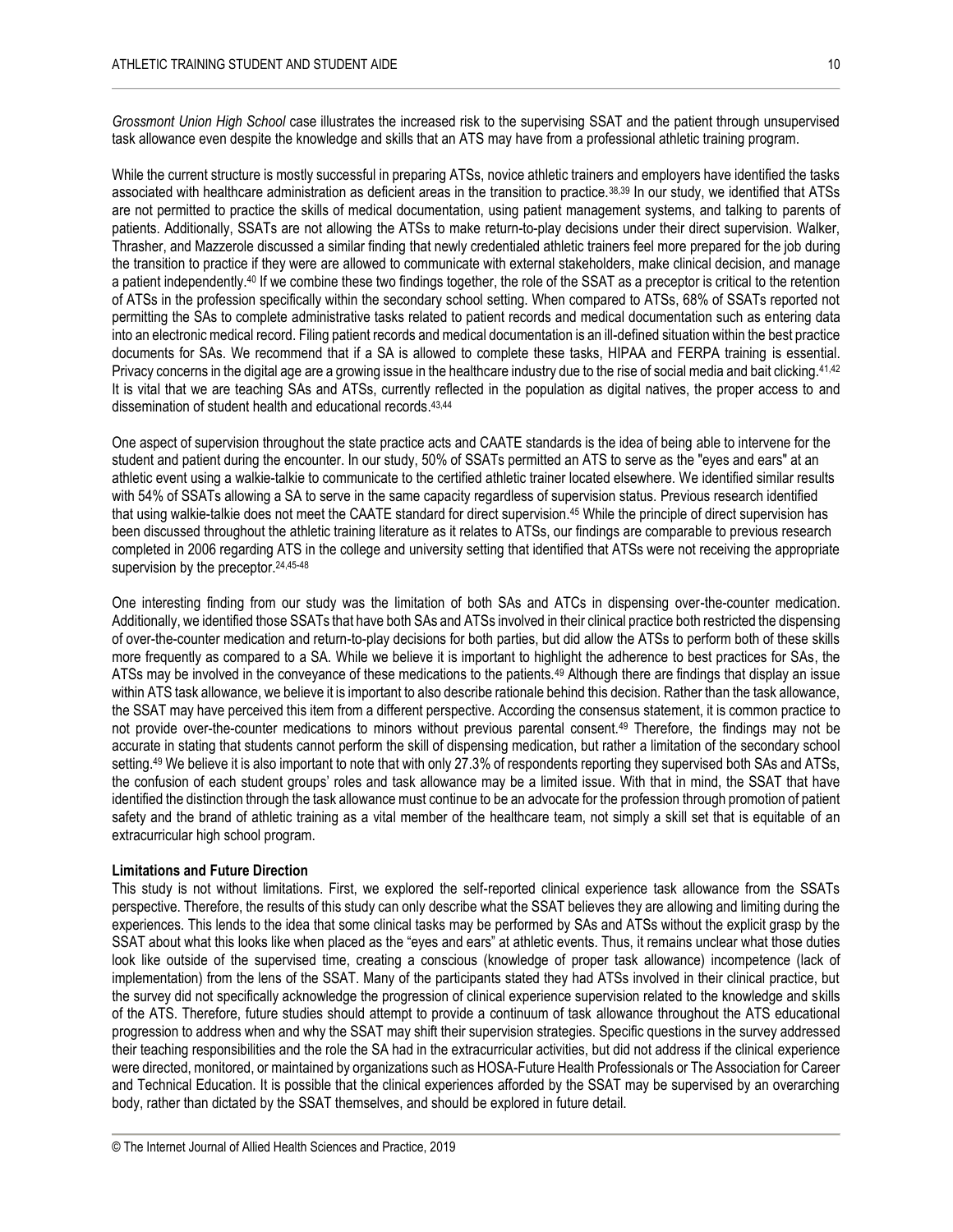Future directions related to this study should seek to identify the perceived and actual task performance of SAs and ATSs involved in clinical practice, specifically comparing secondary schools that incorporate both students in athletic training clinical experiences. Currently, we are unable to directly measure what the student is being allowed to complete. While the NATA provides guidelines, we as a profession assume that implementation is occurring because the documents are available. Future research should seek to understand the SSAT's perspective regarding what and why they allow a student to complete specific to the latitude of SAs compared to the restriction of ATSs from regulatory agencies. Finally, we must consider the current direction of the athletic training education during the degree elevation. The role of the SA has created a desire to seek a professional undergraduate athletic training program. With the change to the professional degree at the graduate level, we may see a similar elevation of interested individuals in the field of athletic training performing tasks, where previously this was SAs and could become student observers or interns that are non-matriculating athletic training students completing an undergraduate degree. Research should explore colleges and universities that have this dynamic to ensure roles and responsibilities amongst all members is understood by the public including internal and external stakeholders.

### **CONCLUSION**

Most SAs are not prepared to enter the athletic training facility without the proper training including emergency cardiac care and first aid. Additionally, the terminology of SAs continues to be an issue for the profession. Overall, the SSATs are following most of the best practice guidelines related to the task allowance of SAs, while also allowing ATSs clinical experiences and patient encounters that will prepare them for future practice. However, a major area of concern is that these findings are not in 100% compliance with some CAATE standards and NATA supervision standards. As such, the proper supervision and task allowance of both ATS and SAs in the secondary school setting is simultaneously an education and clinical practice issue. The public image of the profession is at risk by having SAs complete the job-specific tasks of a healthcare provider, specifically an athletic trainer. Secondarily, the vitality of the profession is at risk if SSATs serving as preceptors are not exposing ATSs to key determinants related to the transition to practice while concurrently protecting the student and public through risk mitigation.

### **REFERENCES**

- 1. Pike AM, Pryor RR, Vandermark LW, Mazerolle SM, Casa DJ. Athletic trainer services in public and private secondary schools. *J Athl Train.* 2017;52(1):5-11.
- 2. Pryor RR, Casa DJ, Vandermark LW, et al. Athletic training services in public secondary schools: a benchmark study. *J Athl Train.* 2015;50(2):156-162.
- 3. Vandermark LW, Pryor RR, Pike AM, Mazerolle SM, Casa DJ. Medical care in the secondary school setting: Who is providing care in lieu of an athletic trainer? *Athletic Training & Sports Health Care.* 2017;9(2):89-96.
- 4. Winkelmann ZK, Eberman LE. Characteristics of secondary school athletic trainers: Salary, job satisfaction, and perceived percentage of daily practice. *Athletic Training & Sports Health Care.* 2017;9(3):124-132.
- 5. Guindon C, Eberman L, Winkelmann Z, Games K. Athletic trainers' injury prevention practice strategies and barriers in secondary schools. *J Athl Train.* 2017;52(6):S113.
- 6. Pike A, Pryor RR, Mazerolle SM, Stearns RL, Casa DJ. Athletic trainer services in US private secondary schools. *J Athl Train.* 2016;51(9):717-726.
- 7. Pitney WA, Mazerolle SM, Pagnotta KD. Work–family conflict among athletic trainers in the secondary school setting. *J Athl Train.* 2011;46(2):185-193.
- 8. Wham Jr GS, Saunders R, Mensch J. Key factors for providing appropriate medical care in secondary school athletics: athletic training services and budget. *J Athl Train.* 2010;45(1):75-86.
- 9. Pitney WA. A qualitative examination of professional role commitment among athletic trainers working in the secondary school setting. *J Athl Train.* 2010;45(2):198-204.
- 10. Pitney WA, Stuart ME, Parker J. Role strain among dual position physical educators and athletic trainers working in the high school setting. *Physical Educator.* 2008;65(3):157.
- 11. McLeod TCV, Bliven KCH, Lam KC, Bay RC, Valier ARS, Parsons JT. The national sports safety in secondary schools benchmark (N4SB) study: defining athletic training practice characteristics. *J Athl Train.* 2013;48(4):483-492.
- 12. Corsi-Bunker A. Guide to the education system in the United States. *University of Minnesota, nd Web.* 2015;23.
- 13. National Athletic Trainers' Association. Official statement on proper supervision of secondary school student aides 2014; [http://www.nata.org/sites/default/files/student-aide-statement.pdf.](http://www.nata.org/sites/default/files/student-aide-statement.pdf) Accessed July 26, 2017.
- 14. Comission on Accreditation of Athletic Training Education. CAATE 2020 Standards for Accreditation of Professional Athletic Training Programs. 2018; [https://caate.net/wp-content/uploads/2018/02/2020-Standards-for-Professional-](https://caate.net/wp-content/uploads/2018/02/2020-Standards-for-Professional-Programs-copyedited-clean.pdf)[Programs-copyedited-clean.pdf.](https://caate.net/wp-content/uploads/2018/02/2020-Standards-for-Professional-Programs-copyedited-clean.pdf) Accessed August 24, 2018.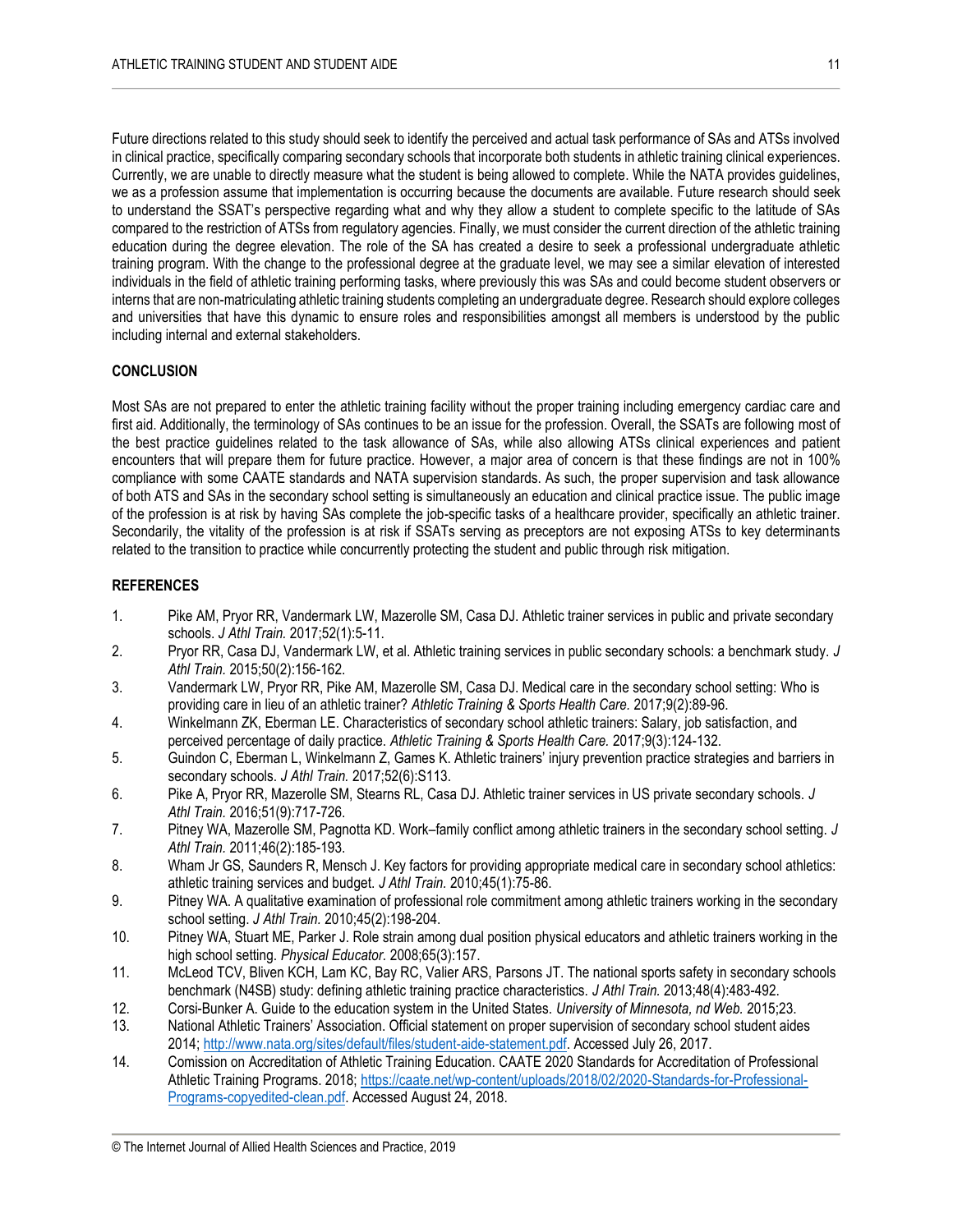- 15. National Athletic Trainers' Association. Secondary School Student Aide Q&A. 2015[; https://www.nata.org/professional](https://www.nata.org/professional-interests/job-settings/secondary-school/resources/student-aid-faq)[interests/job-settings/secondary-school/resources/student-aid-faq.](https://www.nata.org/professional-interests/job-settings/secondary-school/resources/student-aid-faq) Accessed July 26, 2017.
- 16. Cooper L, Thornton J. Student Aide Letter. 2014[; https://www.nata.org/sites/default/files/student-aide-letter.pdf.](https://www.nata.org/sites/default/files/student-aide-letter.pdf)  Accessed July 26, 2017.
- 17. Commission on Accreditation of Athletic Training Education. Standards for the academic accreditation of professional athletic training programs. Commission on Accreditation of Athletic Training Education; Round Rock, TX; 2012.
- 18. NATA ATLAS. 2018[; https://ksi.uconn.edu/nata-atlas/,](https://ksi.uconn.edu/nata-atlas/) Accessed September 14, 2018.
- 19. Bosnjak M, Tuten TL. Classifying response behaviors in web-based surveys. *J Comput Mediat Commun.*  2001;6(3):JCMC636.
- 20. Burton LJ, Mazerolle SM. Survey instrument validity part I: Principles of survey instrument development and validation in athletic training education research. *Athl Train Educ J.* 2011;6(1):27-35.
- 21. Weidner TG, Pipkin J. Clinical supervision of athletic training students at colleges and universities needs improvement. *J Athl Train.* 2002;37(4 suppl):S-241.
- 22. *Rios v. Grossmont Union High School Dist,* (Cal: Court of Appeal, 4th Appellate Dist., 1st Div. 2013).
- 23. Davis C, Misasi S. Student athletic trainer vs. athletic training student: get over it and get on with it. *NATA News.*  2001;16.
- 24. Weidner TG, Noble GL, Pipkin JB. Athletic training students in the college/university setting and the scope of clinical education. *J Athl Train.* 2006;41(4):422.
- 25. South Carolina Code of Laws. Title 44, Chapter 75 Athletic Trainers' Act of South Carolina.
- 26. Administrative Rules of the Texas Department of Licensing and Regulation. 16 Texas Administrative Code, Chapter 110. 2018.
- 27. Indiana Athletic Trainers Board. Title 898. 2018.
- 28. Ohio Occupational Therapy PT, and Athletic Trainers Board, . Laws and Rules Regulating the Practice of Athletic Training 2018.
- 29. Pennsylvania Medical Practice Act of 1985. Subchapter H Athletic Trainers.
- 30. Virginia Board of Medicine. Regulations governing the licensure of athletic trainers. 2017.
- 31. Falender CA, Shafranske EP. *Casebook for clinical supervision: A competency-based approach.* American Psychological Association; 2008.
- 32. Mensch J, Mitchell M. Choosing a career in athletic training: exploring the perceptions of potential recruits. *J Athl Train.*  2008;43(1):70-79.
- 33. Perkins T. Introduction to healthcare careers through hospital-based tours. *Nurs Manag.* 2018;49(8):9-10.
- 34. Morrell BL, Detty-Gin J. Bringing clarity to job shadowing. *Nurs Manag.* 2016;47(4):42-50.
- 35. Stone III JR. Introduction to pathways to a productive adulthood: the role of CTE in the American high school. Taylor & Francis; 2017.
- 36. Roppolo LP, Pepe PE. Retention, retention, retention: targeting the young in CPR skills training! *Critical Care.*  2009;13(5):185.
- 37. Kaminski TW, Hertel J, Amendola N, et al. National Athletic Trainers' Association position statement: conservative management and prevention of ankle sprains in athletes. *J Athl Train.* 2013;48(4):528-545.
- 38. Carr WD, Volberding J. Employer and employee opinions of thematic deficiencies in new athletic training graduates. *Athl Train Educ J.* 2012;7(2):53-59.
- 39. Mazerolle SM, Whitney M, Eason C. Examining the experiences of athletic trainers as they transition into their first fulltime position. *Journal of Sports Medicine and Allied Health Sciences: Official Journal of the Ohio Athletic Trainers Association.* 2017;2(3):2.
- 40. Walker SE, Thrasher AB, Mazerolle SM. Exploring the perceptions of newly credentialed athletic trainers as they transition to practice. *J Athl Train.* 2016;51(8):601-612.
- 41. Smailhodzic E, Hooijsma W, Boonstra A, Langley DJ. Social media use in healthcare: a systematic review of effects on patients and on their relationship with healthcare professionals. *BMC Health Serv Res.* 2016;16(1):442.
- 42. Neil ER, Winkelmann ZK, Eberman LE. Athletic trainers' knowledge of legal practice within information technology and social media. *Journal of Sports Medicine and Allied Health Sciences: Official Journal of the Ohio Athletic Trainers Association.* 2017;3(2):1.
- 43. Bennett S, Maton K, Kervin L. The 'digital natives' debate: A critical review of the evidence. *Br J Educ Technol.*  2008;39(5):775-786.
- 44. Winkelmann ZK, Neil ER, Eberman LE. Athletic training students' knowledge of ethical and legal practice with technology and social media. *Athl Train Educ J.* 2018;13(1):3-11.
- 45. Sexton P, Levy LS, Willeford KS, et al. Supervised autonomy. *Athl Train Educ J.* 2009;4(1):14-18.